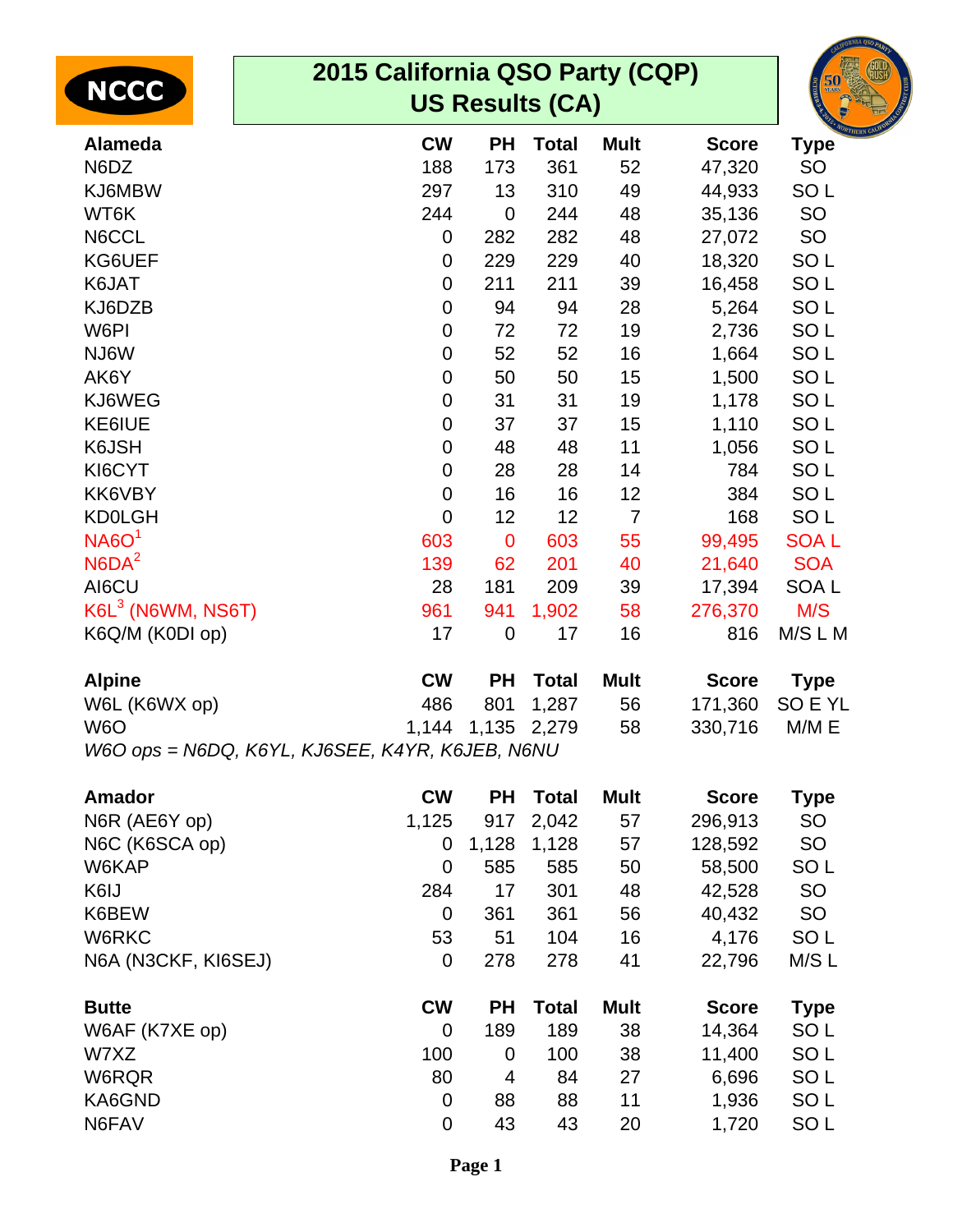| <b>NCCC</b>         | 2015 California QSO Party (CQP)                             |                   |                        |             |              |                 |  |  |  |  |
|---------------------|-------------------------------------------------------------|-------------------|------------------------|-------------|--------------|-----------------|--|--|--|--|
|                     |                                                             |                   | <b>US Results (CA)</b> |             |              |                 |  |  |  |  |
| <b>Butte</b>        | <b>CW</b>                                                   | <b>PH</b>         | <b>Total</b>           | <b>Mult</b> | <b>Score</b> | <b>Type</b>     |  |  |  |  |
| KE6VUS              | $\mathbf 0$                                                 | 93                | 93                     | 32          | 5,952        | M/SL            |  |  |  |  |
| K6Q/M (K0DI op)     | 16                                                          | $\overline{0}$    | 16                     | 12          | 576          | M/S L M         |  |  |  |  |
| <b>Calaveras</b>    | <b>CW</b>                                                   | <b>PH</b>         | <b>Total</b>           | <b>Mult</b> | <b>Score</b> | <b>Type</b>     |  |  |  |  |
| W6G (WC6H op)       | 1,021                                                       | 1,128             | 2,149                  | 58          | 308,502      | <b>SO</b>       |  |  |  |  |
| $W6S4$ (WK6I op)    | 284                                                         | 412               | 696                    | 55          | 92,180       | SO <sub>L</sub> |  |  |  |  |
| W6CHP               | $\mathbf 0$                                                 | 807               | 807                    | 55          | 88,770       | <b>SO</b>       |  |  |  |  |
| WZ6ZZ               | $\mathbf 0$                                                 | 96                | 96                     | 13          | 2,496        | SOLE            |  |  |  |  |
| <b>Colusa</b>       | <b>CW</b>                                                   | <b>PH</b>         | <b>Total</b>           | <b>Mult</b> | <b>Score</b> | <b>Type</b>     |  |  |  |  |
| W6VNQ               | $\overline{0}$                                              | 29                | 29                     | 18          | 1,044        | SO <sub>L</sub> |  |  |  |  |
| K6Q/M (K0DI op)     | 71                                                          | $\overline{0}$    | 71                     | 22          | 4,686        | M/S L M         |  |  |  |  |
| W6U                 | 416                                                         | 495               | 911                    | 55          | 123,090      | M/M E           |  |  |  |  |
|                     | W6U ops = N6ORB, N6VV, K6XV, K6KHB, WA7LZY, W7DR            |                   |                        |             |              |                 |  |  |  |  |
| <b>Contra Costa</b> | <b>CW</b>                                                   | <b>PH</b>         | <b>Total</b>           | <b>Mult</b> | <b>Score</b> | <b>Type</b>     |  |  |  |  |
| N6N (K7GK op)       | 848                                                         | 606               | 1,454                  | 58          | 217,848      | SO <sub>L</sub> |  |  |  |  |
| N6PN                | 552                                                         | $\overline{0}$    | 552                    | 53          | 87,768       | SO <sub>L</sub> |  |  |  |  |
| K6E (N1DID op)      | 18                                                          | 154               | 172                    | 33          | 11,946       | SO <sub>L</sub> |  |  |  |  |
| N6ENO               | $\mathbf 0$                                                 | 114               | 114                    | 34          | 7,752        | SO <sub>L</sub> |  |  |  |  |
| K6DWI               | $\mathbf 0$                                                 | 30                | 30                     | 18          | 1,080        | SO <sub>L</sub> |  |  |  |  |
| N6BHX               | $\overline{7}$                                              | 14                | 21                     | 15          | 735          | SO <sub>L</sub> |  |  |  |  |
| AK6TR               | $\mathbf 0$                                                 | 18                | 18                     | 10          | 360          | <b>SO</b>       |  |  |  |  |
| WZ6ZZ               | $\mathbf 0$                                                 | 20                | 20                     | 1           | 40           | SOLE            |  |  |  |  |
| K6Q/M (K0DI op)     | 30                                                          | $\Omega$          | 30                     | 23          | 2,070        | M/S L M         |  |  |  |  |
| N <sub>6</sub> O    |                                                             | 1,641 2,650 4,291 |                        | 58          | 592,934      | M/M             |  |  |  |  |
|                     | N6O ops = AF6WX, K3EST, K6AW, N6BV, N6KLS, N6RO, WX5S, WZ6Z |                   |                        |             |              |                 |  |  |  |  |
| <b>Del Norte</b>    | <b>CW</b>                                                   | <b>PH</b>         | <b>Total</b>           | <b>Mult</b> | <b>Score</b> | <b>Type</b>     |  |  |  |  |
| W7YAQ/6 (W7YAQ op)  | 484                                                         | 124               | 608                    | 54          | 91,800       | SOLE            |  |  |  |  |
| <b>El Dorado</b>    | <b>CW</b>                                                   | <b>PH</b>         | <b>Total</b>           | <b>Mult</b> | <b>Score</b> | <b>Type</b>     |  |  |  |  |
| N6H (K6LRN op)      | 588                                                         | 403               | 991                    | 56          | 143,920      | <b>SO</b>       |  |  |  |  |
| K6DN                | 0                                                           | 646               | 646                    | 55          | 71,060       | SO <sub>L</sub> |  |  |  |  |
| K6LR                | $\mathbf 0$                                                 | 488               | 488                    | 55          | 53,680       | <b>SO</b>       |  |  |  |  |
| AF6SA               | 0                                                           | 392               | 392                    | 51          | 39,984       | <b>SO</b>       |  |  |  |  |
| KG6YST              | $\mathbf 0$                                                 | 90                | 90                     | 31          | 5,580        | SO <sub>L</sub> |  |  |  |  |
| $WE6Z^5$            | 522                                                         | 324               | 846                    | 56          | 123,984      | <b>SOA</b>      |  |  |  |  |
| K6OK                | $\overline{0}$                                              | 535               | 535                    | 58          | 62,060       | <b>SOA</b>      |  |  |  |  |
| KR6N                | 18                                                          | 230               | 248                    | 45          | 23,130       | <b>SOA</b>      |  |  |  |  |
| W6SR                | 136                                                         | 39                | 175                    | 44          | 21,384       | <b>SOA</b>      |  |  |  |  |
| K6C (W1RH, AA1ON)   | 920                                                         | 1,076             | 1,996                  | 58          | 284,896      | M/S             |  |  |  |  |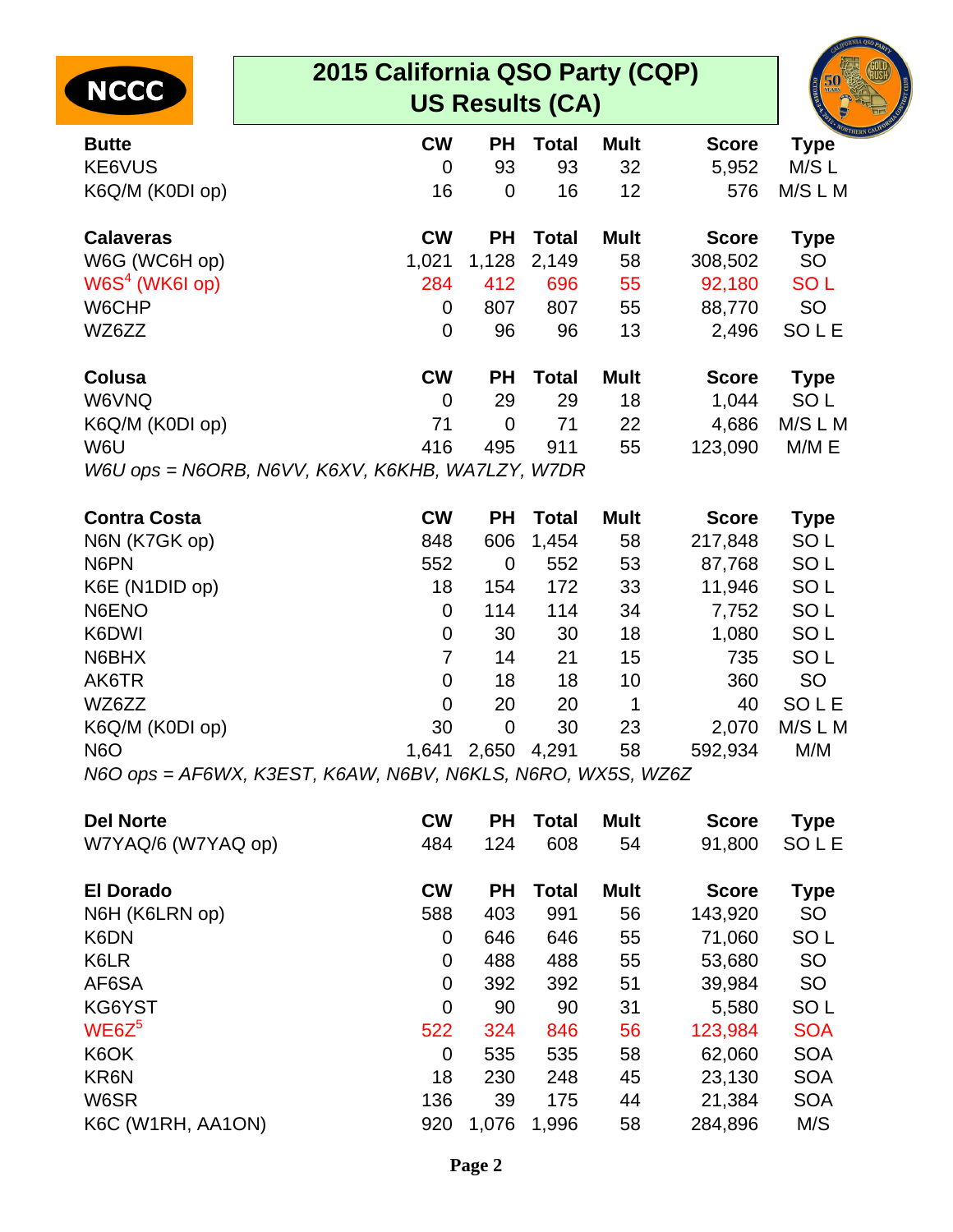| <b>NCCC</b>                              | 2015 California QSO Party (CQP)<br><b>US Results (CA)</b> |                |                |             |              |                 |  |  |
|------------------------------------------|-----------------------------------------------------------|----------------|----------------|-------------|--------------|-----------------|--|--|
| <b>El Dorado</b>                         | <b>CW</b>                                                 | <b>PH</b>      | <b>Total</b>   | <b>Mult</b> | <b>Score</b> | <b>Type</b>     |  |  |
| N6J (KE6GLA, KG6PNP)                     | $\overline{2}$                                            | 571            | 573            | 56          | 64,288       | M/S L           |  |  |
| <b>Fresno</b>                            | <b>CW</b>                                                 | <b>PH</b>      | <b>Total</b>   | <b>Mult</b> | <b>Score</b> | <b>Type</b>     |  |  |
| KE6SHL                                   | 0                                                         | 207            | 207            | 43          | 17,802       | SO <sub>L</sub> |  |  |
| NQ6S                                     | 0                                                         | 149            | 149            | 32          | 9,536        | SO <sub>L</sub> |  |  |
| NA6C                                     | 0                                                         | 73             | 73             | 25          | 3,650        | SO <sub>L</sub> |  |  |
| W6DPD                                    | 0                                                         | 20             | 20             | 18          | 720          | SO <sub>L</sub> |  |  |
| K6ROZ                                    | $\overline{0}$                                            | $\overline{7}$ | $\overline{7}$ | 1           | 14           | SO <sub>L</sub> |  |  |
| W6YO <sup>6</sup> (N2NS op)              | 557                                                       | 143            | 700            | 58          | 113,506      | <b>SOA</b>      |  |  |
| W6W                                      | 85                                                        | 675            | 760            | 56          | 89,880       | M/S             |  |  |
| W6W ops = K6PWE, N6PZK, N6VOH, KA6AIL    |                                                           |                |                |             |              |                 |  |  |
| K6Q/M (K0DI op)                          | 36                                                        | $\mathbf 0$    | 36             | 20          | 2,160        | M/S L M         |  |  |
| Glenn                                    | <b>CW</b>                                                 | <b>PH</b>      | <b>Total</b>   | <b>Mult</b> | <b>Score</b> | <b>Type</b>     |  |  |
| K6KNS                                    | 0                                                         | 186            | 186            | 49          | 18,228       | SOLE            |  |  |
| K6Q/M (K0DI op)                          | 28                                                        | 0              | 28             | 13          | 1,092        | M/S L M         |  |  |
| <b>Humboldt</b>                          | <b>CW</b>                                                 | <b>PH</b>      | <b>Total</b>   | <b>Mult</b> | <b>Score</b> | <b>Type</b>     |  |  |
| W6JTI                                    | 535                                                       | 224            | 759            | 56          | 114,968      | SO <sub>Q</sub> |  |  |
| AA6DX                                    | 85                                                        | 167            | 252            | 35          | 20,615       | SO              |  |  |
| K6FWT                                    | 1                                                         | 66             | 67             | 21          | 2,835        | SO <sub>L</sub> |  |  |
| <b>Imperial</b>                          | <b>CW</b>                                                 | <b>PH</b>      | <b>Total</b>   | <b>Mult</b> | <b>Score</b> | <b>Type</b>     |  |  |
| NC6Q (+ N6HHR, W6LGB, K6VON)             | 107                                                       | 268            | 375            | 50          | 42,850       | M/S L E         |  |  |
| K6P (K2RP, W2PWS)                        | 24                                                        | 27             | 51             | 19          | 2,394        | M/S M           |  |  |
| <b>Inyo</b>                              | <b>CW</b>                                                 | <b>PH</b>      | <b>Total</b>   | <b>Mult</b> | <b>Score</b> | <b>Type</b>     |  |  |
| W6KRF                                    | 0                                                         | 32             | 32             | 16          | 1,024        | SO <sub>L</sub> |  |  |
| N6OV (AD6NR, K6UN)                       | $\Omega$                                                  | 1,069          | 1,069          | 57          | 121,866      | M/S             |  |  |
| W6TTF/M (W6TTF, WA6WTF)                  | 0                                                         | 22             | 22             | 16          | 704          | M/S L M         |  |  |
| K6Z                                      |                                                           | 1,392 2,035    | 3,427          | 58          | 478,268      | M/M E           |  |  |
| K6Z ops = K6ZZ, W6PH, WA1Z, KI6VC, K6ZED |                                                           |                |                |             |              |                 |  |  |
| Kern                                     | <b>CW</b>                                                 | <b>PH</b>      | <b>Total</b>   | <b>Mult</b> | <b>Score</b> | <b>Type</b>     |  |  |
| KJ6MQM                                   | $\mathbf 0$                                               | 332            | 332            | 52          | 34,528       | SOLYL           |  |  |
| N6BT                                     | 84                                                        | $\mathbf 0$    | 84             | 36          | 9,072        | SOLE            |  |  |
| KJ6JO                                    | $\mathbf 0$                                               | 85             | 85             | 24          | 4,080        | SO <sub>L</sub> |  |  |
| WM7C                                     | $\overline{0}$                                            | 25             | 25             | 16          | 800          | SO <sub>L</sub> |  |  |
| K6Q/M (K0DI op)                          | 84                                                        | $\mathbf 0$    | 84             | 34          | 8,568        | M/S L M         |  |  |
| <b>Kings</b>                             | <b>CW</b>                                                 | <b>PH</b>      | <b>Total</b>   | <b>Mult</b> | <b>Score</b> | <b>Type</b>     |  |  |
| N6BT                                     | 70                                                        | $\mathbf 0$    | 70             | 27          | 5,670        | SOLE            |  |  |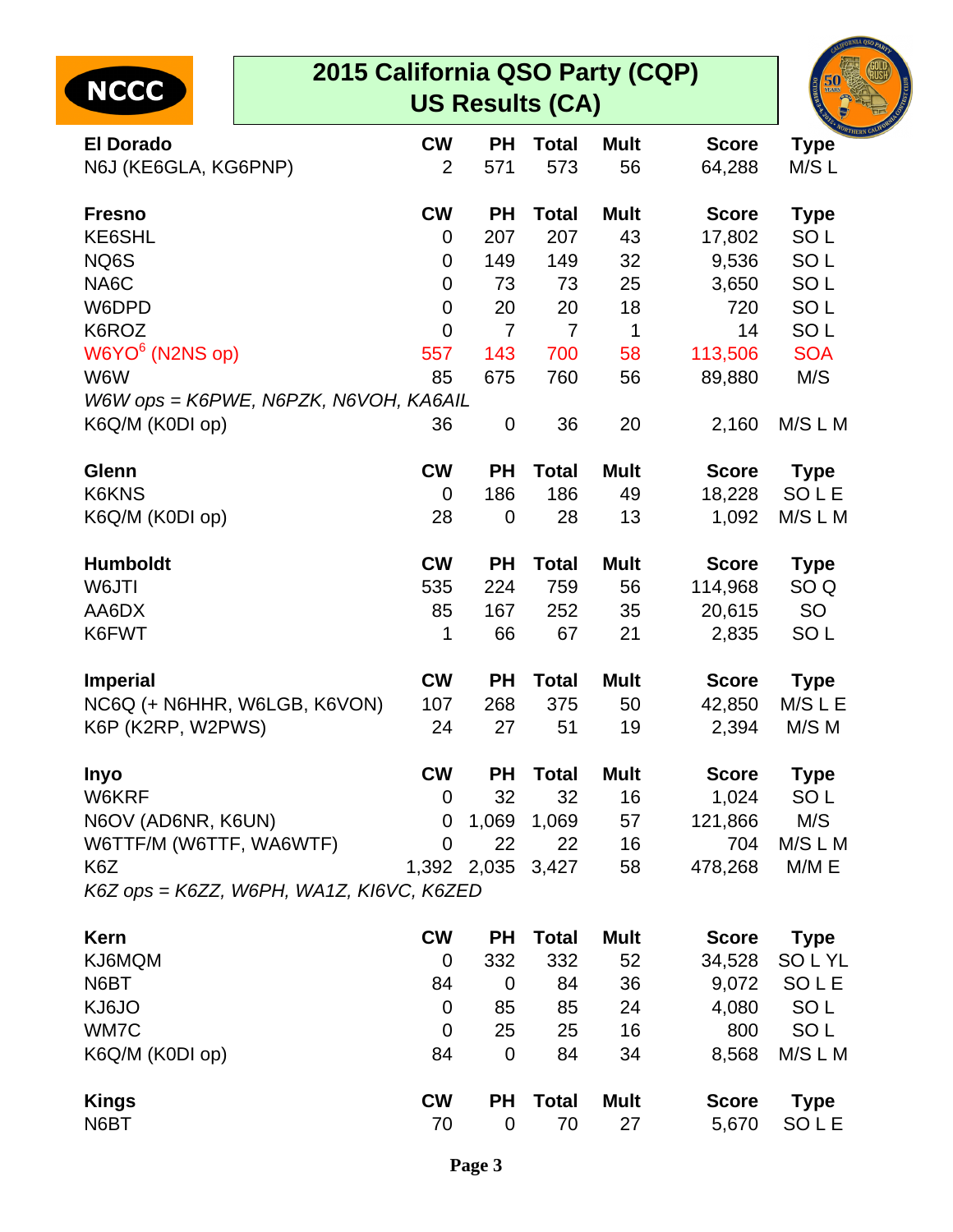



| WOHJW/6 (WOHJW, N6CVK)<br>416<br>416<br>49<br>M/S<br>$\mathbf 0$<br>40,768<br>M/S L M<br>K6Q/M (K0DI op)<br>59<br>0<br>59<br>26<br>4,602<br><b>CW</b><br><b>PH</b><br>Lake<br><b>Total</b><br><b>Mult</b><br><b>Score</b><br><b>Type</b><br>N6ZFO<br>713<br>358<br>1,071<br>58<br>165,590<br>SO <sub>L</sub><br><b>CW</b><br><b>PH</b><br><b>Mult</b><br><b>Score</b><br><b>Total</b><br><b>Type</b><br>Lassen<br>K6INM<br>99<br>$\mathbf 0$<br>99<br>50<br>14,850<br>SO <sub>L</sub><br><b>CW</b><br><b>PH</b><br><b>Mult</b><br><b>Score</b><br><b>Los Angeles</b><br><b>Total</b><br>Type<br>1,170<br>789<br>1,959<br>58<br>295,104<br><b>SO</b><br>N6L (K6LA op)<br>SO<br>W6AQ (N6AN op)<br>984<br>918<br>1,902<br>57<br>272,916<br><b>SO</b><br>K6H (W6KC op)<br>945<br>619<br>56<br>1,564<br>228,088<br>SO<br>W6AFA<br>1,240<br>1,240<br>141,360<br>0<br>57<br>SO <sub>L</sub><br>KM6Z<br>670<br>138<br>808<br>56<br>128,016<br>SO <sub>L</sub><br>N6NO<br>508<br>508<br>52<br>79,248<br>0<br>320<br>462<br>SO<br>WA6URY<br>142<br>51<br>63,444<br>SO <sub>L</sub><br>KR6X<br>317<br>12<br>329<br>49,725<br>51<br>92<br>SO<br>N6HE<br>174<br>266<br>49<br>34,594<br>SO<br>W6JK<br>64<br>238<br>302<br>40<br>26,720<br>SO <sub>L</sub><br>AE6XC<br>213<br>213<br>46<br>$\mathbf 0$<br>19,596<br>SO <sub>L</sub><br>KB6WKT<br>1<br>161<br>162<br>46<br>14,950<br>SO <sub>L</sub><br>K6D (N6VI op)<br>39<br>96<br>135<br>43<br>13,287<br>SO <sub>L</sub><br>K6MUG<br>113<br>113<br>8,362<br>0<br>37<br>SO <sub>L</sub><br>AF6VT<br>58<br>25<br>$\mathbf 0$<br>58<br>2,900<br>SO <sub>L</sub><br>W6KLY<br>$\overline{0}$<br>63<br>2,142<br>63<br>17<br>SO <sub>L</sub><br>AI6DO<br>26<br>12<br>$\mathbf 0$<br>26<br>936<br><b>SO</b><br>KD6BZN<br>$\mathbf 0$<br>23<br>23<br>782<br>17<br>KJ6IIW<br>25<br>25<br>15<br>750<br>SO <sub>L</sub><br>0<br>WB6MCW<br>SO <sub>L</sub><br>$\overline{2}$<br>0<br>1<br>1<br>4<br>$NK6A^7$<br><b>SOA</b><br>33<br>21<br>33<br>2,079<br>0<br>KG6TBR <sup>8</sup><br>260<br><b>SOALYL</b><br>10<br>13<br>13<br>0<br>M/S L<br>N6MDV (+ K6VHY)<br>236<br>242<br>46<br>22,540<br>6<br>M/S L M<br>K6Q/M (K0DI op)<br>53<br>4,452<br>53<br>28<br>0 | <b>Kings</b> | <b>CW</b> | <b>PH</b> | <b>Total</b> | <b>Mult</b> | <b>Score</b> | NORTHE<br><b>Type</b> |
|-------------------------------------------------------------------------------------------------------------------------------------------------------------------------------------------------------------------------------------------------------------------------------------------------------------------------------------------------------------------------------------------------------------------------------------------------------------------------------------------------------------------------------------------------------------------------------------------------------------------------------------------------------------------------------------------------------------------------------------------------------------------------------------------------------------------------------------------------------------------------------------------------------------------------------------------------------------------------------------------------------------------------------------------------------------------------------------------------------------------------------------------------------------------------------------------------------------------------------------------------------------------------------------------------------------------------------------------------------------------------------------------------------------------------------------------------------------------------------------------------------------------------------------------------------------------------------------------------------------------------------------------------------------------------------------------------------------------------------------------------------------------------------------------------------------------------------------------------------------------------------------------------------------------------------------------------------------------------------------------------------------------------------------------------------------------------------------------------------------------------------------------------------------------------------------|--------------|-----------|-----------|--------------|-------------|--------------|-----------------------|
|                                                                                                                                                                                                                                                                                                                                                                                                                                                                                                                                                                                                                                                                                                                                                                                                                                                                                                                                                                                                                                                                                                                                                                                                                                                                                                                                                                                                                                                                                                                                                                                                                                                                                                                                                                                                                                                                                                                                                                                                                                                                                                                                                                                     |              |           |           |              |             |              |                       |
|                                                                                                                                                                                                                                                                                                                                                                                                                                                                                                                                                                                                                                                                                                                                                                                                                                                                                                                                                                                                                                                                                                                                                                                                                                                                                                                                                                                                                                                                                                                                                                                                                                                                                                                                                                                                                                                                                                                                                                                                                                                                                                                                                                                     |              |           |           |              |             |              |                       |
|                                                                                                                                                                                                                                                                                                                                                                                                                                                                                                                                                                                                                                                                                                                                                                                                                                                                                                                                                                                                                                                                                                                                                                                                                                                                                                                                                                                                                                                                                                                                                                                                                                                                                                                                                                                                                                                                                                                                                                                                                                                                                                                                                                                     |              |           |           |              |             |              |                       |
|                                                                                                                                                                                                                                                                                                                                                                                                                                                                                                                                                                                                                                                                                                                                                                                                                                                                                                                                                                                                                                                                                                                                                                                                                                                                                                                                                                                                                                                                                                                                                                                                                                                                                                                                                                                                                                                                                                                                                                                                                                                                                                                                                                                     |              |           |           |              |             |              |                       |
|                                                                                                                                                                                                                                                                                                                                                                                                                                                                                                                                                                                                                                                                                                                                                                                                                                                                                                                                                                                                                                                                                                                                                                                                                                                                                                                                                                                                                                                                                                                                                                                                                                                                                                                                                                                                                                                                                                                                                                                                                                                                                                                                                                                     |              |           |           |              |             |              |                       |
|                                                                                                                                                                                                                                                                                                                                                                                                                                                                                                                                                                                                                                                                                                                                                                                                                                                                                                                                                                                                                                                                                                                                                                                                                                                                                                                                                                                                                                                                                                                                                                                                                                                                                                                                                                                                                                                                                                                                                                                                                                                                                                                                                                                     |              |           |           |              |             |              |                       |
|                                                                                                                                                                                                                                                                                                                                                                                                                                                                                                                                                                                                                                                                                                                                                                                                                                                                                                                                                                                                                                                                                                                                                                                                                                                                                                                                                                                                                                                                                                                                                                                                                                                                                                                                                                                                                                                                                                                                                                                                                                                                                                                                                                                     |              |           |           |              |             |              |                       |
|                                                                                                                                                                                                                                                                                                                                                                                                                                                                                                                                                                                                                                                                                                                                                                                                                                                                                                                                                                                                                                                                                                                                                                                                                                                                                                                                                                                                                                                                                                                                                                                                                                                                                                                                                                                                                                                                                                                                                                                                                                                                                                                                                                                     |              |           |           |              |             |              |                       |
|                                                                                                                                                                                                                                                                                                                                                                                                                                                                                                                                                                                                                                                                                                                                                                                                                                                                                                                                                                                                                                                                                                                                                                                                                                                                                                                                                                                                                                                                                                                                                                                                                                                                                                                                                                                                                                                                                                                                                                                                                                                                                                                                                                                     |              |           |           |              |             |              |                       |
|                                                                                                                                                                                                                                                                                                                                                                                                                                                                                                                                                                                                                                                                                                                                                                                                                                                                                                                                                                                                                                                                                                                                                                                                                                                                                                                                                                                                                                                                                                                                                                                                                                                                                                                                                                                                                                                                                                                                                                                                                                                                                                                                                                                     |              |           |           |              |             |              |                       |
|                                                                                                                                                                                                                                                                                                                                                                                                                                                                                                                                                                                                                                                                                                                                                                                                                                                                                                                                                                                                                                                                                                                                                                                                                                                                                                                                                                                                                                                                                                                                                                                                                                                                                                                                                                                                                                                                                                                                                                                                                                                                                                                                                                                     |              |           |           |              |             |              |                       |
|                                                                                                                                                                                                                                                                                                                                                                                                                                                                                                                                                                                                                                                                                                                                                                                                                                                                                                                                                                                                                                                                                                                                                                                                                                                                                                                                                                                                                                                                                                                                                                                                                                                                                                                                                                                                                                                                                                                                                                                                                                                                                                                                                                                     |              |           |           |              |             |              |                       |
|                                                                                                                                                                                                                                                                                                                                                                                                                                                                                                                                                                                                                                                                                                                                                                                                                                                                                                                                                                                                                                                                                                                                                                                                                                                                                                                                                                                                                                                                                                                                                                                                                                                                                                                                                                                                                                                                                                                                                                                                                                                                                                                                                                                     |              |           |           |              |             |              |                       |
|                                                                                                                                                                                                                                                                                                                                                                                                                                                                                                                                                                                                                                                                                                                                                                                                                                                                                                                                                                                                                                                                                                                                                                                                                                                                                                                                                                                                                                                                                                                                                                                                                                                                                                                                                                                                                                                                                                                                                                                                                                                                                                                                                                                     |              |           |           |              |             |              |                       |
|                                                                                                                                                                                                                                                                                                                                                                                                                                                                                                                                                                                                                                                                                                                                                                                                                                                                                                                                                                                                                                                                                                                                                                                                                                                                                                                                                                                                                                                                                                                                                                                                                                                                                                                                                                                                                                                                                                                                                                                                                                                                                                                                                                                     |              |           |           |              |             |              |                       |
|                                                                                                                                                                                                                                                                                                                                                                                                                                                                                                                                                                                                                                                                                                                                                                                                                                                                                                                                                                                                                                                                                                                                                                                                                                                                                                                                                                                                                                                                                                                                                                                                                                                                                                                                                                                                                                                                                                                                                                                                                                                                                                                                                                                     |              |           |           |              |             |              |                       |
|                                                                                                                                                                                                                                                                                                                                                                                                                                                                                                                                                                                                                                                                                                                                                                                                                                                                                                                                                                                                                                                                                                                                                                                                                                                                                                                                                                                                                                                                                                                                                                                                                                                                                                                                                                                                                                                                                                                                                                                                                                                                                                                                                                                     |              |           |           |              |             |              |                       |
|                                                                                                                                                                                                                                                                                                                                                                                                                                                                                                                                                                                                                                                                                                                                                                                                                                                                                                                                                                                                                                                                                                                                                                                                                                                                                                                                                                                                                                                                                                                                                                                                                                                                                                                                                                                                                                                                                                                                                                                                                                                                                                                                                                                     |              |           |           |              |             |              |                       |
|                                                                                                                                                                                                                                                                                                                                                                                                                                                                                                                                                                                                                                                                                                                                                                                                                                                                                                                                                                                                                                                                                                                                                                                                                                                                                                                                                                                                                                                                                                                                                                                                                                                                                                                                                                                                                                                                                                                                                                                                                                                                                                                                                                                     |              |           |           |              |             |              |                       |
|                                                                                                                                                                                                                                                                                                                                                                                                                                                                                                                                                                                                                                                                                                                                                                                                                                                                                                                                                                                                                                                                                                                                                                                                                                                                                                                                                                                                                                                                                                                                                                                                                                                                                                                                                                                                                                                                                                                                                                                                                                                                                                                                                                                     |              |           |           |              |             |              |                       |
|                                                                                                                                                                                                                                                                                                                                                                                                                                                                                                                                                                                                                                                                                                                                                                                                                                                                                                                                                                                                                                                                                                                                                                                                                                                                                                                                                                                                                                                                                                                                                                                                                                                                                                                                                                                                                                                                                                                                                                                                                                                                                                                                                                                     |              |           |           |              |             |              |                       |
|                                                                                                                                                                                                                                                                                                                                                                                                                                                                                                                                                                                                                                                                                                                                                                                                                                                                                                                                                                                                                                                                                                                                                                                                                                                                                                                                                                                                                                                                                                                                                                                                                                                                                                                                                                                                                                                                                                                                                                                                                                                                                                                                                                                     |              |           |           |              |             |              |                       |
|                                                                                                                                                                                                                                                                                                                                                                                                                                                                                                                                                                                                                                                                                                                                                                                                                                                                                                                                                                                                                                                                                                                                                                                                                                                                                                                                                                                                                                                                                                                                                                                                                                                                                                                                                                                                                                                                                                                                                                                                                                                                                                                                                                                     |              |           |           |              |             |              |                       |
|                                                                                                                                                                                                                                                                                                                                                                                                                                                                                                                                                                                                                                                                                                                                                                                                                                                                                                                                                                                                                                                                                                                                                                                                                                                                                                                                                                                                                                                                                                                                                                                                                                                                                                                                                                                                                                                                                                                                                                                                                                                                                                                                                                                     |              |           |           |              |             |              |                       |
|                                                                                                                                                                                                                                                                                                                                                                                                                                                                                                                                                                                                                                                                                                                                                                                                                                                                                                                                                                                                                                                                                                                                                                                                                                                                                                                                                                                                                                                                                                                                                                                                                                                                                                                                                                                                                                                                                                                                                                                                                                                                                                                                                                                     |              |           |           |              |             |              |                       |
|                                                                                                                                                                                                                                                                                                                                                                                                                                                                                                                                                                                                                                                                                                                                                                                                                                                                                                                                                                                                                                                                                                                                                                                                                                                                                                                                                                                                                                                                                                                                                                                                                                                                                                                                                                                                                                                                                                                                                                                                                                                                                                                                                                                     |              |           |           |              |             |              |                       |
|                                                                                                                                                                                                                                                                                                                                                                                                                                                                                                                                                                                                                                                                                                                                                                                                                                                                                                                                                                                                                                                                                                                                                                                                                                                                                                                                                                                                                                                                                                                                                                                                                                                                                                                                                                                                                                                                                                                                                                                                                                                                                                                                                                                     |              |           |           |              |             |              |                       |
|                                                                                                                                                                                                                                                                                                                                                                                                                                                                                                                                                                                                                                                                                                                                                                                                                                                                                                                                                                                                                                                                                                                                                                                                                                                                                                                                                                                                                                                                                                                                                                                                                                                                                                                                                                                                                                                                                                                                                                                                                                                                                                                                                                                     |              |           |           |              |             |              |                       |
|                                                                                                                                                                                                                                                                                                                                                                                                                                                                                                                                                                                                                                                                                                                                                                                                                                                                                                                                                                                                                                                                                                                                                                                                                                                                                                                                                                                                                                                                                                                                                                                                                                                                                                                                                                                                                                                                                                                                                                                                                                                                                                                                                                                     |              |           |           |              |             |              |                       |
|                                                                                                                                                                                                                                                                                                                                                                                                                                                                                                                                                                                                                                                                                                                                                                                                                                                                                                                                                                                                                                                                                                                                                                                                                                                                                                                                                                                                                                                                                                                                                                                                                                                                                                                                                                                                                                                                                                                                                                                                                                                                                                                                                                                     |              |           |           |              |             |              |                       |
|                                                                                                                                                                                                                                                                                                                                                                                                                                                                                                                                                                                                                                                                                                                                                                                                                                                                                                                                                                                                                                                                                                                                                                                                                                                                                                                                                                                                                                                                                                                                                                                                                                                                                                                                                                                                                                                                                                                                                                                                                                                                                                                                                                                     |              |           |           |              |             |              |                       |
|                                                                                                                                                                                                                                                                                                                                                                                                                                                                                                                                                                                                                                                                                                                                                                                                                                                                                                                                                                                                                                                                                                                                                                                                                                                                                                                                                                                                                                                                                                                                                                                                                                                                                                                                                                                                                                                                                                                                                                                                                                                                                                                                                                                     |              |           |           |              |             |              |                       |
| KERLD one - KOREIV NRDIJ WDREONI N7DAH KORD IK                                                                                                                                                                                                                                                                                                                                                                                                                                                                                                                                                                                                                                                                                                                                                                                                                                                                                                                                                                                                                                                                                                                                                                                                                                                                                                                                                                                                                                                                                                                                                                                                                                                                                                                                                                                                                                                                                                                                                                                                                                                                                                                                      | KE6LB        | 0         | 133       | 133          | 39          | 10,374       | M/M L                 |

KE6LB ops = KG6FIY, N6RU, WD6FON, N7RAH, KG6DJK

| <b>Madera</b>           | <b>CW</b> |          | PH Total | Mult | Score  | <b>Type</b>   |
|-------------------------|-----------|----------|----------|------|--------|---------------|
| W6BBS                   | $\Omega$  | -353     | 353      | 52   | 36,712 | -SO L         |
| KR7O                    | $\Omega$  | 166      | 166      | 42   | 13.944 | – SO L        |
| K6Q/M (K0DI op)         | 41        | $\Omega$ | 41       | 24   |        | 2,952 M/S L M |
| W6TTF/M (W6TTF, WA6WTF) |           | 10.      | 10       | 9    |        | 180 M/S L M   |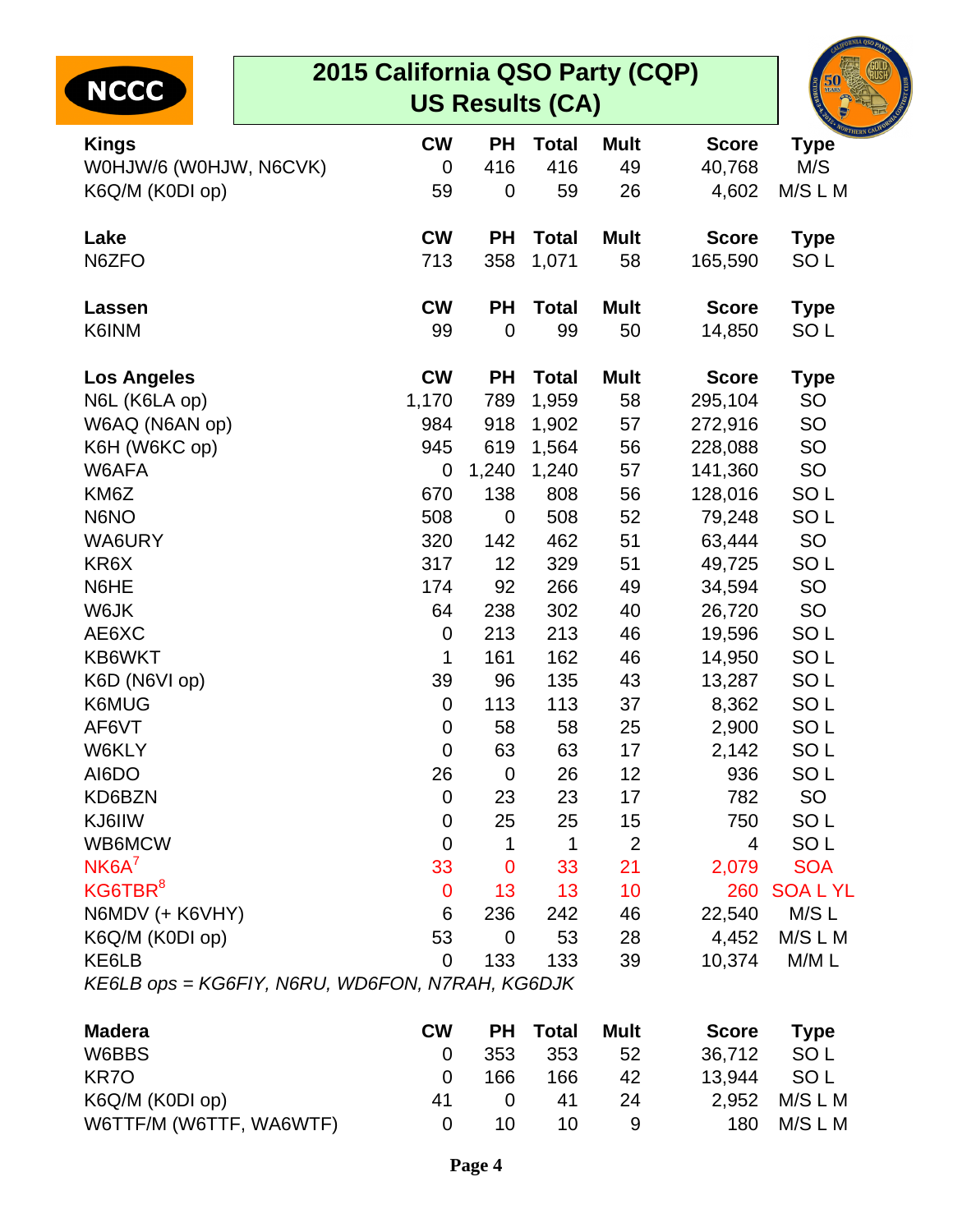| NCCC |
|------|
|------|



|                         |                |                |              |             |              | <b>NORTH</b>    |
|-------------------------|----------------|----------------|--------------|-------------|--------------|-----------------|
| <b>Marin</b>            | <b>CW</b>      | <b>PH</b>      | Total        | <b>Mult</b> | <b>Score</b> | Type            |
| K6RIM                   | 506            | 153            | 659          | 56          | 102,144      | <b>SO</b>       |
| N6TQ                    | 414            | $\overline{0}$ | 414          | 51          | 63,342       | <b>SO</b>       |
| K6CTA                   | 153            | $\mathbf 0$    | 153          | 49          | 22,491       | SO <sub>L</sub> |
| AI6II                   | 94             | 51             | 145          | 21          | 8,064        | <b>SO</b>       |
| $K6V9$ (K6ELE op)       | $\overline{0}$ | 401            | 401          | 52          | 41,704       | <b>SOA</b>      |
| <b>Mariposa</b>         | <b>CW</b>      | <b>PH</b>      | <b>Total</b> | <b>Mult</b> | <b>Score</b> | Type            |
| N6NZ                    | 397            | 971            | 1,368        | 58          | 181,714      | <b>SO</b>       |
| W6TTF/M (W6TTF, WA6WTF) | 0              | 19             | 19           | 7           | 266          | M/S L M         |
| NGTCE <sup>10</sup>     | 86             | 177            | 263          | 42          | 25,704       | M/M L E         |
|                         |                |                |              |             |              |                 |

N6TCE ops = N6TCE, NZ6Q, KB6UNC, N6GTO, AE6J, KK6MPF

| <b>Mendocino</b>                                    | <b>CW</b> | <b>PH</b> | Total        | <b>Mult</b> | <b>Score</b> | <b>Type</b>     |
|-----------------------------------------------------|-----------|-----------|--------------|-------------|--------------|-----------------|
| KE6WC                                               | 0         | 65        | 65           | 29          | 3,770        | SO <sub>L</sub> |
| <b>Merced</b>                                       | <b>CW</b> | <b>PH</b> | <b>Total</b> | <b>Mult</b> | <b>Score</b> | <b>Type</b>     |
| K6Q/M (K0DI op)                                     | 65        | 0         | 65           | 28          | 5,460        | M/S L M         |
| NZ6Q                                                | 203       | 193       | 396          | 51          | 50.745       | $M/M \, L \, E$ |
| NZ6Q ops = NZ6Q, KB6UNC, N6GTO, AE6J, N6TCE, KK6MPF |           |           |              |             |              |                 |
| K6ARP                                               |           | 377       | 378          | 53          | 40.121       | M/M L E         |
| K6ARP ops = AE6GE, W6KKO, AE6SX, N6MTS              |           |           |              |             |              |                 |

| <b>Modoc</b>                                                           | <b>CW</b> |        | <b>PH</b> Total | Mult | <b>Score</b>               | <b>Type</b> |
|------------------------------------------------------------------------|-----------|--------|-----------------|------|----------------------------|-------------|
| NU6C                                                                   |           | -281 - | - 281           | 50   | 28.100 SOL                 |             |
| K6M                                                                    |           |        |                 |      | 1,320 987 2,307 57 338,238 | M/M E       |
| K6M ops = K4XU, AA5TL, AE7EU, KA5ZLQ, KF7WPK, KS7V, N6YMM, NX1P, W6RA, |           |        |                 |      |                            |             |
| W7YOW, WN7K                                                            |           |        |                 |      |                            |             |

| <b>Mono</b>             | <b>CW</b>      | <b>PH</b> | <b>Total</b> | <b>Mult</b> | <b>Score</b> | <b>Type</b>     |
|-------------------------|----------------|-----------|--------------|-------------|--------------|-----------------|
| W6H (W6SX op)           | 1,048          | 577       | 1,625        | 57          | 244,986      | <b>SO</b>       |
| W6TTF/M (W6TTF, WA6WTF) | 0              | 10        | 10           | 8           | 160          | M/S L M         |
| <b>Monterey</b>         | <b>CW</b>      | <b>PH</b> | <b>Total</b> | <b>Mult</b> | <b>Score</b> | <b>Type</b>     |
| W6WF                    | 0              | 240       | 240          | 49          | 23,520       | SO <sub>L</sub> |
| WA6LIE                  | $\overline{0}$ | 262       | 262          | 40          | 20,960       | <b>SO</b>       |
| K6GRL                   | $\overline{0}$ | 74        | 74           | 28          | 4,144        | <b>SOLYL</b>    |
| N6MI (+ NB6E, K6VCR)    | 526            | 636       | 1,162        | 58          | 165,300      | M/S E           |
| K6Q/M (K0DI op)         | 87             | 0         | 87           | 35          | 9,135        | M/S L M         |
| N6IJ (KG6UBG op)        | 11             | 79        | 90           | 32          | 6,112        | M/S             |
| <b>Napa</b>             | <b>CW</b>      | <b>PH</b> | <b>Total</b> | <b>Mult</b> | <b>Score</b> | <b>Type</b>     |
| KE6ZSN                  | 3              | 730       | 733          | 55          | 80,795       | <b>SO</b>       |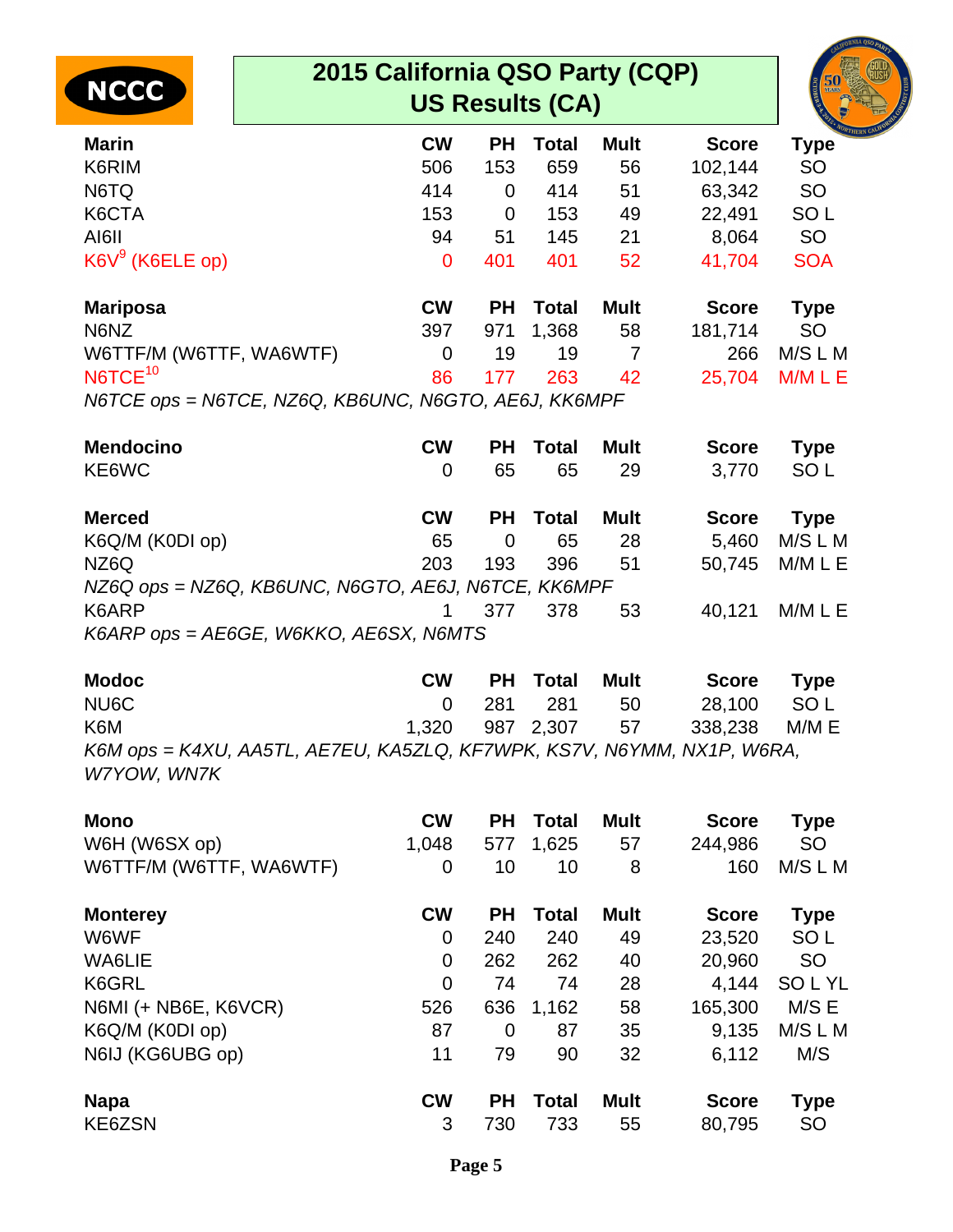| 2015 California QSO Party (CQP)<br><b>NCCC</b><br><b>US Results (CA)</b> |                  |                |              |                |              |                  |  |
|--------------------------------------------------------------------------|------------------|----------------|--------------|----------------|--------------|------------------|--|
| <b>Napa</b>                                                              | <b>CW</b>        | <b>PH</b>      | <b>Total</b> | <b>Mult</b>    | <b>Score</b> | <b>Type</b>      |  |
| KO6JF                                                                    | $\mathbf 0$      | 213            | 213          | 38             | 16,188       | SO <sub>L</sub>  |  |
| <b>Nevada</b>                                                            | <b>CW</b>        | <b>PH</b>      | <b>Total</b> | <b>Mult</b>    | <b>Score</b> | <b>Type</b>      |  |
| K9JM                                                                     | 518              | 106            | 624          | 53             | 93,598       | SO <sub>L</sub>  |  |
| W6EU                                                                     | 326              | $\mathbf 0$    | 326          | 55             | 53,790       | <b>SO</b>        |  |
| WB6JJJ                                                                   | $\mathbf 0$      | 357            | 357          | 26             | 18,564       | SO               |  |
| WB6CZG                                                                   | $\mathbf 0$      | 34             | 34           | 18             | 1,224        | SO <sub>L</sub>  |  |
| KJ6HNP                                                                   | $\mathbf 0$      | 31             | 31           | $\overline{7}$ | 434          | SO               |  |
| NSX1 <sup>11</sup>                                                       | 644              | $\mathbf 0$    | 644          | 56             | 108,192      | <b>SOA</b>       |  |
| K6ST <sup>12</sup>                                                       | 35               | 41             | 76           | 25             | 4,675        | <b>SOAL</b>      |  |
| W7BOK/6                                                                  | $\Omega$         | 62             | 62           | 33             | 4,092        | SOA <sub>L</sub> |  |
| W6SFM                                                                    | 134              | $\overline{0}$ | 134          | 39             | 15,678       | M/S L            |  |
| W6SFM ops = K6LQ, K6JJR, WB6UBK, N6MQL, KJ6YCO, KJ6YCJ                   |                  |                |              |                |              |                  |  |
| W6DOJ <sup>13</sup>                                                      | 382              | 441            | 823          | 55             | 111,540      | M/ML             |  |
| W6DOJ ops = K6ON, K6XN, K6YN, N6SWX, KJ6WQQ                              |                  |                |              |                |              |                  |  |
| Orange                                                                   | <b>CW</b>        | <b>PH</b>      | <b>Total</b> | <b>Mult</b>    | <b>Score</b> | <b>Type</b>      |  |
| AA6PW                                                                    | 833              | 777            | 1,610        | 57             | 231,021      | SO               |  |
| <b>NN6CH</b>                                                             | 485              | 154            | 639          | 55             | 96,965       | SO <sub>L</sub>  |  |
| N6MU                                                                     | 536              | 56             | 592          | 53             | 91,160       | SO <sub>L</sub>  |  |
| N6CHU                                                                    | 199              | $\mathbf 0$    | 199          | 47             | 28,059       | SO <sub>L</sub>  |  |
| W6FPS                                                                    | $\mathbf 0$      | 211            | 211          | 37             | 15,614       | SO <sub>L</sub>  |  |
| KM6HB                                                                    | 29               | 161            | 190          | 38             | 15,542       | SO               |  |
| K6PGH                                                                    | $\boldsymbol{0}$ | 41             | 41           | 26             | 2,132        | SO <sub>L</sub>  |  |
| W6SJ                                                                     | 3                | $\mathbf 0$    | 3            | $\overline{2}$ | 18           | SO <sub>Q</sub>  |  |
| K6LMR                                                                    | $\mathbf 0$      | 3              | 3            | $\overline{2}$ | 12           | SO               |  |
| NGCP <sup>14</sup>                                                       | 266              | 78             | 344          | 45             | 42,930       | <b>SOA</b>       |  |
| $K$ $16X$ <sup><math>15</math></sup>                                     | 54               | 113            | 167          | 45             | 17,460       | <b>SOAL</b>      |  |
| <b>KB7V</b>                                                              | 15               | 0              | 15           | 1              | 45           | <b>SOA</b>       |  |
| K6P (K2RP, W2PWS)                                                        | $\mathbf 0$      | 4              | 4            | 4              | 32           | M/S M            |  |
| <b>Placer</b>                                                            | <b>CW</b>        | <b>PH</b>      | <b>Total</b> | <b>Mult</b>    | <b>Score</b> | <b>Type</b>      |  |
| WX6V                                                                     | 213              | 130            | 343          | 47             | 42,253       | <b>SO</b>        |  |
| K6UDA                                                                    | $\mathbf 0$      | 198            | 198          | 35             | 13,860       | SO               |  |
| AI6IN                                                                    | $\mathbf 0$      | 186            | 186          | 28             | 10,416       | SO <sub>L</sub>  |  |
| K6MMU                                                                    | $\mathbf 0$      | 87             | 87           | 29             | 5,046        | SO <sub>L</sub>  |  |
| K6ALF <sup>16</sup>                                                      | $\overline{0}$   | 23             | 23           | 16             | 736          | <b>SOA</b>       |  |
| <b>Plumas</b>                                                            | <b>CW</b>        | <b>PH</b>      | <b>Total</b> | <b>Mult</b>    | <b>Score</b> | <b>Type</b>      |  |
| K6CQP (KH2TJ op)                                                         | 374              | 220            | 594          | 56             | 87,472       | SO <sub>L</sub>  |  |
| K6CEL                                                                    | 0                | 23             | 23           | 7              | 322          | SO Q E           |  |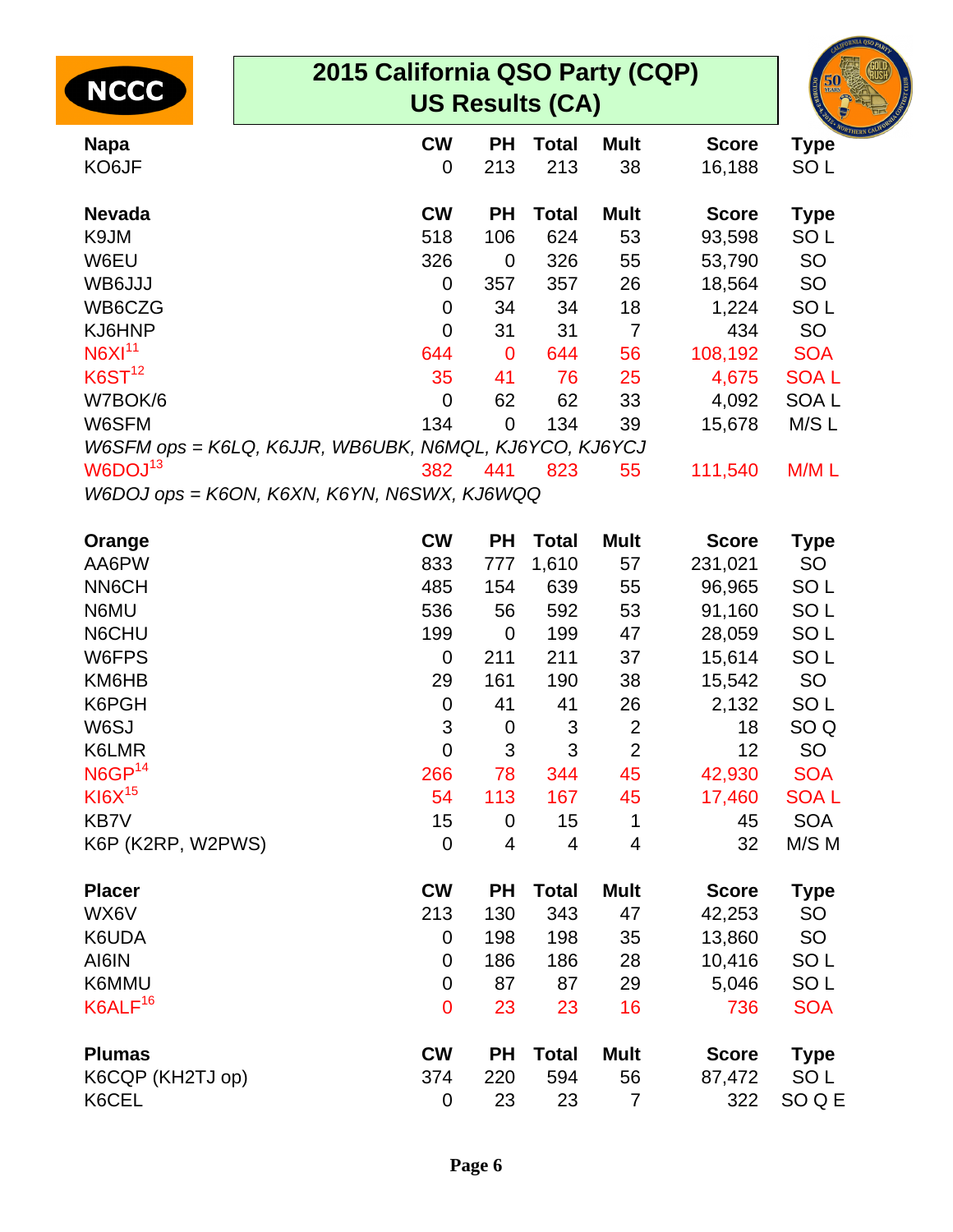| <b>NCCC</b>                                                                 | 2015 California QSO Party (CQP)<br><b>US Results (CA)</b> |                |                |                |              |                 |  |  |
|-----------------------------------------------------------------------------|-----------------------------------------------------------|----------------|----------------|----------------|--------------|-----------------|--|--|
| <b>Riverside</b>                                                            | <b>CW</b>                                                 | <b>PH</b>      | <b>Total</b>   | <b>Mult</b>    | <b>Score</b> | <b>Type</b>     |  |  |
| WA6KHK                                                                      | 678                                                       | 340            | 1,018          | 57             | 154,698      | SO <sub>L</sub> |  |  |
| NC6V                                                                        | 253                                                       | $\overline{2}$ | 255            | 49             | 37,387       | SO <sub>L</sub> |  |  |
| N6VCW                                                                       | 0                                                         | 5              | 5              | 5              | 50           | SO <sub>L</sub> |  |  |
| WA6MBL <sup>17</sup>                                                        | $\overline{0}$                                            | 16             | 16             | $\overline{4}$ | 128          | <b>SOAL</b>     |  |  |
| K6P (K2RP, W2PWS)                                                           | 27                                                        | 39             | 66             | 32             | 5,088        | M/S M           |  |  |
| NV6C (W6ELI, W6CKG, KJ6NO)                                                  | $\mathbf 0$                                               | 21             | 21             | 10             | 420          | M/SLE           |  |  |
| <b>Sacramento</b>                                                           | <b>CW</b>                                                 | <b>PH</b>      | <b>Total</b>   | <b>Mult</b>    | <b>Score</b> | <b>Type</b>     |  |  |
| N6JV                                                                        | 735                                                       | 642            | 1,377          | 58             | 202,362      | SO              |  |  |
| NR6Q                                                                        | $\mathbf 0$                                               | 1,493          | 1,493          | 57             | 170,202      | <b>SO</b>       |  |  |
| N6RK                                                                        | 468                                                       | 288            | 756            | 55             | 108,900      | SO              |  |  |
| WA6OSX                                                                      | $\mathbf 0$                                               | 740            | 740            | 55             | 81,400       | SO              |  |  |
| NM3S                                                                        | $\mathbf 0$                                               | 71             | 71             | 28             | 3,976        | SO <sub>L</sub> |  |  |
| K6MCS                                                                       | $\mathbf 0$                                               | 83             | 83             | 23             | 3,818        | SO <sub>L</sub> |  |  |
| K6KNS                                                                       | $\mathbf 0$                                               | 49             | 49             | 28             | 2,744        | <b>SOLE</b>     |  |  |
| KA6YLA                                                                      | $\mathbf 0$                                               | 39             | 39             | 10             | 780          | SOLYL           |  |  |
| K6DGQ                                                                       | 11                                                        | $\overline{0}$ | 11             | $\overline{7}$ | 231          | SO <sub>L</sub> |  |  |
| N6YG <sup>18</sup>                                                          | 30                                                        | 675            | 705            | 57             | 82,080       | <b>SOA</b>      |  |  |
| K6Q/M (K0DI op)                                                             | 54                                                        | $\mathbf 0$    | 54             | 30             | 4,860        | M/S L M         |  |  |
| <b>San Benito</b>                                                           | <b>CW</b>                                                 | <b>PH</b>      | <b>Total</b>   | <b>Mult</b>    | <b>Score</b> | <b>Type</b>     |  |  |
| K6VVA/6 (K6VVA op)                                                          | 90                                                        | 16             | 106            | 38             | 11,476       | SOLE            |  |  |
| W6KRK                                                                       | $\mathbf 0$                                               | 65             | 65             | 16             | 2,080        | SO <sub>L</sub> |  |  |
| N6LY                                                                        | $\mathbf 0$                                               | 39             | 39             | 9              | 702          | SO <sub>L</sub> |  |  |
| AA6W                                                                        | $\mathbf 0$                                               | $\overline{7}$ | $\overline{7}$ | 6              | 84           | SO <sub>L</sub> |  |  |
| K6Q/M (K0DI op)                                                             | 18                                                        |                | 25             | 16             | 1,088        | M/S L M         |  |  |
| N6SBC<br>N6SBC ops = W6TST, N6HKT, KD6LSH, W6BRH                            | $\mathbf 0$                                               | 51             | 51             | 8              | 816          | M/S L           |  |  |
| K <sub>6</sub> N                                                            | 249                                                       | 337            | 586            | 57             | 80,997       | M/M             |  |  |
| K6N ops = K6TT, NE6RD, AA6XV, N6LY, K7DAA, W6KRK, K6CSK, K6ASA, N6BSN, KG6O |                                                           |                |                |                |              |                 |  |  |
| San Bernardino                                                              | <b>CW</b>                                                 | <b>PH</b>      | <b>Total</b>   | <b>Mult</b>    | <b>Score</b> | <b>Type</b>     |  |  |
| WB6HYH                                                                      | 0                                                         | 556            | 556            | 49             | 54,488       | SO <sub>L</sub> |  |  |
| W6ZQ                                                                        | 1                                                         | 390            | 391            | 52             | 40,716       | SO              |  |  |
| KK6DPE                                                                      | 0                                                         | 142            | 142            | 40             | 11,360       | SO <sub>L</sub> |  |  |
| KD6GWQ                                                                      | 0                                                         | 17             | 17             | 13             | 442          | SO <sub>L</sub> |  |  |
| AC6SC                                                                       | $\mathbf 0$                                               | 22             | 22             | 9              | 396          | SO <sub>L</sub> |  |  |
| K6G                                                                         | 883                                                       | 979            | 1,862          | 58             | 267,206      | M/S             |  |  |
| $K6G$ ops = $K6NR$ , $K6RBS$ , $AF6GL$ , $NM6X$                             |                                                           |                |                |                |              |                 |  |  |

WA6MTN 0 101 101 25 5,050 M/S L WA6MTN ops = WA6ERA, WA6JL, KJ6VJF, KK6LWW, KI6LXA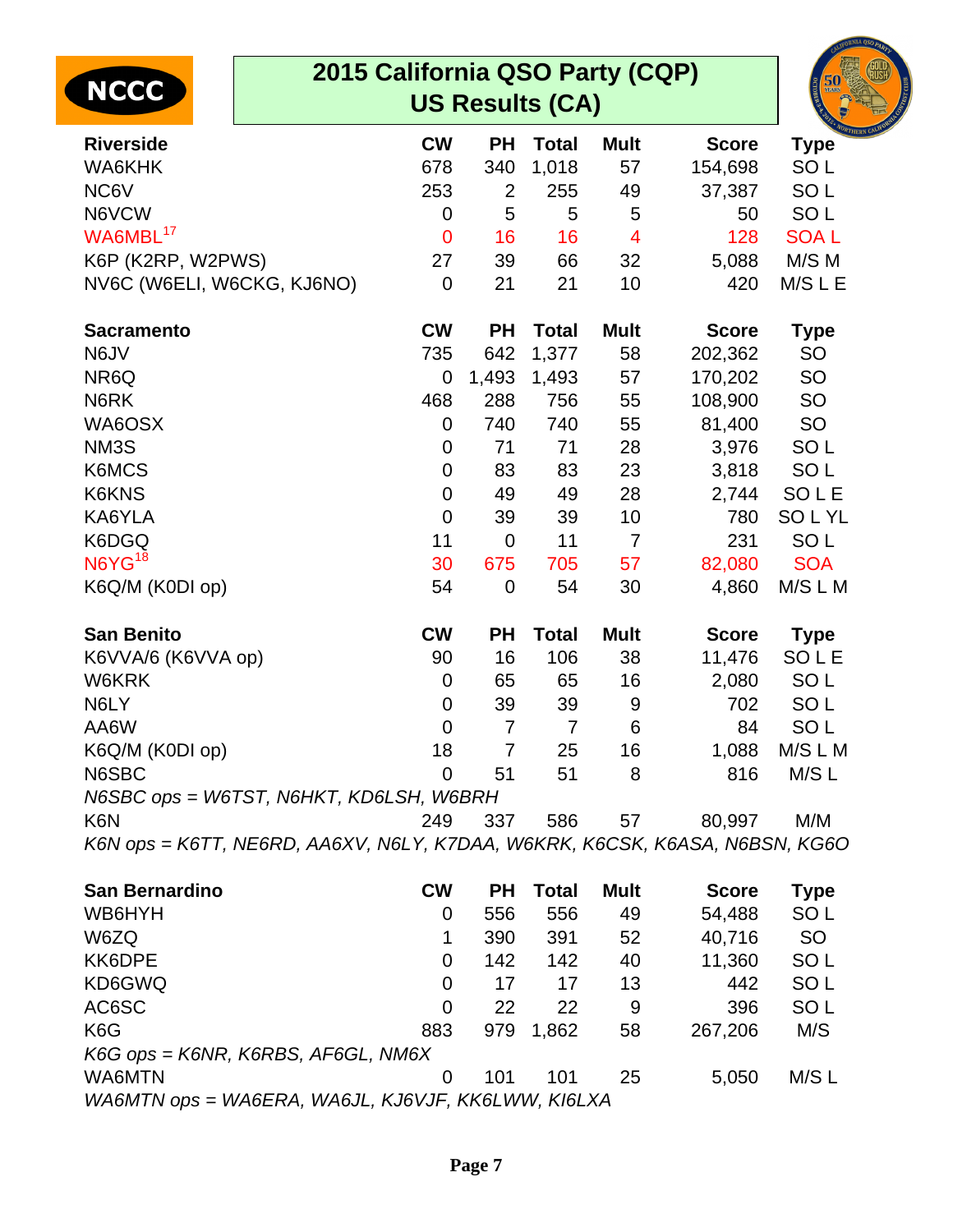| NCCC 1 |
|--------|
|--------|



| <b>San Diego</b>                                                            | <b>CW</b>      | PH             | <b>Total</b>   | <b>Mult</b> | <b>Score</b> | <b>Type</b>     |
|-----------------------------------------------------------------------------|----------------|----------------|----------------|-------------|--------------|-----------------|
| W6YI <sup>19</sup> (N6MJ op)                                                | 1,058          | 2,100          | 3,158          | 58          | 427,692      | <b>SO</b>       |
| W6R (N6ED op)                                                               | 989            | 1,569          | 2,558          | 58          | 354,090      | SO              |
| NO6T (N5ZO op)                                                              | 1,252          | 734            | 1,986          | 57          | 297,768      | SO              |
| <b>KI6RRN</b>                                                               | 1,062          | 381            | 1,443          | 57          | 225,036      | SO <sub>L</sub> |
| WN6K                                                                        | 703            | 615            | 1,318          | 57          | 190,323      | SO <sub>L</sub> |
| NC6K                                                                        | 753            | 137            | 890            | 55          | 139,315      | SO              |
| KE6PY                                                                       | 361            | 85             | 446            | 53          | 66,409       | SO <sub>L</sub> |
| W6RDF (N6CY op)                                                             | 189            | 209            | 398            | 51          | 50,235       | SO              |
| K6AR                                                                        | 317            | 0              | 317            | 51          | 48,501       | SO              |
| W6KY                                                                        | 181            | 22             | 203            | 43          | 25,241       | SO <sub>L</sub> |
| KC6MIE                                                                      | 0              | 83             | 83             | 21          | 3,486        | SO <sub>L</sub> |
| K6KMH                                                                       | 0              | 31             | 31             | 22          | 1,364        | SO <sub>L</sub> |
| W6ABE                                                                       | 0              | 25             | 25             | 21          | 1,050        | SO <sub>L</sub> |
| NE6AA                                                                       | 0              | 6              | 6              | 5           | 60           | SO <sub>L</sub> |
| WA6YLR                                                                      | $\mathbf 0$    | $\overline{2}$ | $\overline{2}$ | 4           | 16           | SO <sub>L</sub> |
| KK6NON <sup>20</sup>                                                        | 0              | 377            | 377            | 48          | 36,192       | <b>SOAL</b>     |
| AI6E $G21$                                                                  | $\mathbf 0$    | 38             | 38             | 19          | 1,444        | <b>SOA</b>      |
| N <sub>6</sub> D                                                            | 1,015          | 715            | 1,730          | 57          | 255,075      | M/S             |
| N6D ops = N0DY, KL7SB, N6KI, N6CY, K6GO, NA6MB, NN6X, N6EEG, N6ERD, KK6NON, |                |                |                |             |              |                 |
| K4RB                                                                        |                |                |                |             |              |                 |
| K6R (K6ZH, N6ERD, N6EEG)                                                    | 793            | 738            | 1,531          | 57          | 219,735      | M/S             |
| N6TRI (NY7N, KK6ANP)                                                        | 0              | 590            | 590            | 54          | 63,720       | M/S E           |
| K6P (K2RP, W2PWS)                                                           | 45             | 118            | 163            | 22          | 8,162        | M/S M           |
|                                                                             |                |                |                |             |              |                 |
| <b>San Francisco</b>                                                        | <b>CW</b>      | <b>PH</b>      | <b>Total</b>   | <b>Mult</b> | <b>Score</b> | <b>Type</b>     |
| AK6VS                                                                       | 172            | $\mathbf 0$    | 172            | 38          | 19,608       | SO <sub>L</sub> |
| N <sub>1</sub> GPT                                                          | 0              | 162            | 162            | 35          | 11,340       | SO <sub>L</sub> |
| K6EL                                                                        | 10             | 92             | 102            | 28          | 5,992        | SO <sub>L</sub> |
| KJ6PTX                                                                      | $\mathbf 0$    | 47             | 47             | 19          | 1,786        | SO <sub>L</sub> |
|                                                                             |                |                |                |             |              |                 |
| San Joaquin                                                                 | <b>CW</b>      | <b>PH</b>      | <b>Total</b>   | <b>Mult</b> | <b>Score</b> | <b>Type</b>     |
| K6YK                                                                        | 161            | $\mathbf 0$    | 161            | 42          | 20,286       | SO              |
| KG6SVF                                                                      | 0              | 198            | 198            | 39          | 15,444       | SO <sub>L</sub> |
| W6PKB                                                                       | $\overline{2}$ | 69             | 71             | 22          | 3,168        | SO <sub>L</sub> |
| <b>KD6NIG</b>                                                               | $\mathbf 0$    | 9              | $9\,$          | 5           | 90           | SO <sub>L</sub> |
| K6Q/M (K0DI op)                                                             | 33             | $\mathbf 0$    | 33             | 24          | 2,376        | M/S L M         |
| K6MAN                                                                       | 0              | 320            | 320            | 47          | 30,080       | M/M L           |
| W6SF                                                                        | 54             | 169            | 223            | 44          | 22,000       | M/M L           |
| N6SJV                                                                       | 0              | 151            | 151            | 31          | 9,362        | M/M L           |

N6SJV ops = N6GKJ, WB6BET, KI6YYT, KD6MOO, KE5JTS, KA6JLJ, W6PKB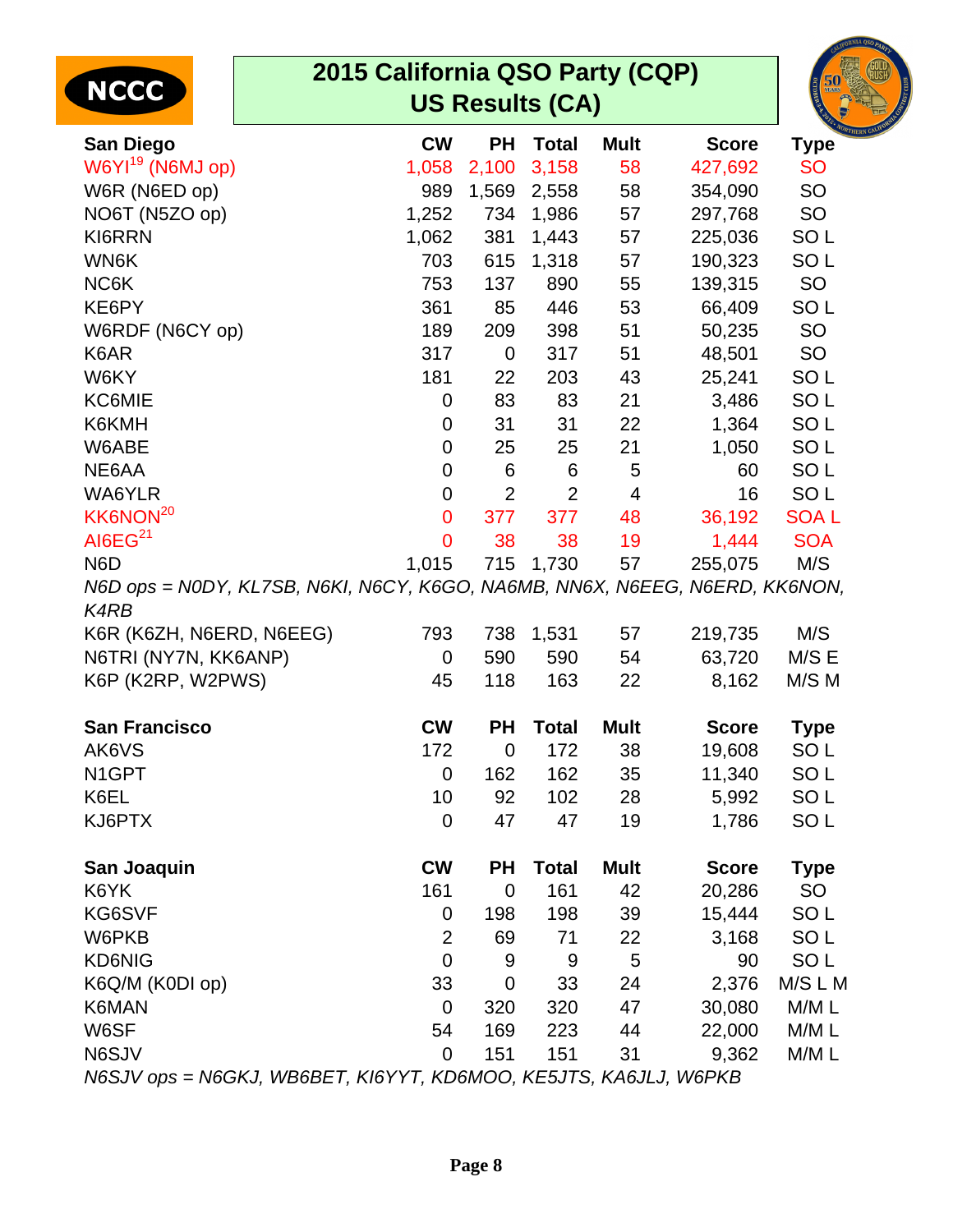| 2015 California QSO Party (CQP)<br><b>NCCC</b><br><b>US Results (CA)</b> |                  |                  |              |             |              |                 |  |  |
|--------------------------------------------------------------------------|------------------|------------------|--------------|-------------|--------------|-----------------|--|--|
| <b>San Luis Obispo</b>                                                   | <b>CW</b>        | <b>PH</b>        | <b>Total</b> | <b>Mult</b> | <b>Score</b> | <b>Type</b>     |  |  |
| NC6B                                                                     | 0                | 520              | 520          | 53          | 55,120       | SO <sub>L</sub> |  |  |
| <b>KK6PTS</b>                                                            | 0                | 16               | 16           | 11          | 352          | SO <sub>L</sub> |  |  |
| W6ROX <sup>22</sup>                                                      | $\overline{0}$   | 507              | 507          | 54          | 54,756       | <b>SOA YL</b>   |  |  |
| W6NS                                                                     | 99               | $\mathbf 0$      | 99           | 16          | 4,752        | <b>SOA</b>      |  |  |
| KI6QDH                                                                   | $\overline{0}$   | 35               | 35           | 3           | 210          | <b>SOA</b>      |  |  |
| K6O <sup>23</sup>                                                        | 1,005            | 1,020            | 2,025        | 57          | 288,135      | M/S             |  |  |
| K6O ops = W6TK, N6WS, KA3DRR, W6SL                                       |                  |                  |              |             |              |                 |  |  |
| K6Q/M (K0DI op)                                                          | 28               | $\mathbf 0$      | 28           | 17          | 1,428        | M/S L M         |  |  |
| <b>San Mateo</b>                                                         | <b>CW</b>        | <b>PH</b>        | <b>Total</b> | <b>Mult</b> | <b>Score</b> | <b>Type</b>     |  |  |
| N6NF                                                                     | 327              | 535              | 862          | 56          | 114,856      | <b>SO</b>       |  |  |
| K6KLY                                                                    | $\mathbf 0$      | 389              | 389          | 55          | 42,790       | <b>SO</b>       |  |  |
| $W6C24$ (K6OO op)                                                        | 178              | 127              | 305          | 51          | 40,188       | SO <sub>Q</sub> |  |  |
| <b>K0DTJ</b>                                                             | 207              | $\overline{0}$   | 207          | 53          | 32,913       | SO <sub>L</sub> |  |  |
| KI6UDZ                                                                   | 0                | 61               | 61           | 24          | 2,928        | SO <sub>L</sub> |  |  |
| N6BCT                                                                    | 5                | 58               | 63           | 12          | 1,572        | SO <sub>L</sub> |  |  |
| K6ADG                                                                    | 1                | 17               | 18           | 5           | 185          | SO <sub>L</sub> |  |  |
| W6OAT <sup>25</sup>                                                      | 1,024            | 877              | 1,901        | 57          | 275,082      | <b>SOA</b>      |  |  |
| K6U (K6TU op)                                                            | 99               | 1,049            | 1,148        | 56          | 134,120      | <b>SOA</b>      |  |  |
| <b>Santa Barbara</b>                                                     | <b>CW</b>        | <b>PH</b>        | <b>Total</b> | <b>Mult</b> | <b>Score</b> | <b>Type</b>     |  |  |
| WA6FGV                                                                   | 484              | 627              | 1,111        | 56          | 151,536      | <b>SO</b>       |  |  |
| N6MW                                                                     | 348              | $\mathbf 0$      | 348          | 52          | 54,288       | <b>SO</b>       |  |  |
| AA6VX                                                                    | 73               | 0                | 73           | 30          | 6,570        | SO <sub>L</sub> |  |  |
| KA6KEN                                                                   | $\mathbf 0$      | 6                | 6            | 5           | 60           | SO <sub>L</sub> |  |  |
| W6RFU (AC6T, N6RA, N6LRA)                                                | 337              | 110              | 447          | 52          | 64,012       | M/S             |  |  |
| <b>Santa Clara</b>                                                       | <b>CW</b>        | <b>PH</b>        | <b>Total</b> | <b>Mult</b> | <b>Score</b> | <b>Type</b>     |  |  |
| N6TV                                                                     | 1,569            | $\mathbf 0$      | 1,569        | 58          | 273,006      | <b>SO</b>       |  |  |
| N6NT                                                                     | 717              | $\mathbf 0$      | 717          | 56          | 120,456      | <b>SO</b>       |  |  |
| KM6I                                                                     | 366              | 49               | 415          | 50          | 59,800       | <b>SO</b>       |  |  |
| AF6GA                                                                    | 288              | $\mathbf 0$      | 288          | 53          | 45,792       | SO <sub>L</sub> |  |  |
| K6ATZ                                                                    | 33               | 253              | 286          | 48          | 29,040       | SO <sub>L</sub> |  |  |
| K6VVA                                                                    | 207              | 0                | 207          | 45          | 27,945       | <b>SO</b>       |  |  |
| K6KQV                                                                    | 191              | $\mathbf 0$      | 191          | 44          | 25,212       | SO <sub>L</sub> |  |  |
| AJ6V                                                                     | 188              | $\mathbf 0$      | 188          | 42          | 23,688       | <b>SO</b>       |  |  |
| KE6DM                                                                    | $\boldsymbol{0}$ | 195              | 195          | 34          | 13,260       | SO <sub>L</sub> |  |  |
| AG6RX                                                                    | $\mathbf 0$      | 152              | 152          | 32          | 9,728        | SO <sub>L</sub> |  |  |
| N6AJS                                                                    | 43               | 99               | 142          | 28          | 9,156        | SO <sub>L</sub> |  |  |
| WW6G                                                                     | $\mathbf 0$      | 74               | 74           | 23          | 3,404        | SOLYL           |  |  |
| AD6GI                                                                    | 55               | $\boldsymbol{0}$ | 55           | 20          | 3,300        | SO <sub>Q</sub> |  |  |
| W6OPO                                                                    | 84               | $\boldsymbol{0}$ | 84           | 13          | 3,276        | SO <sub>L</sub> |  |  |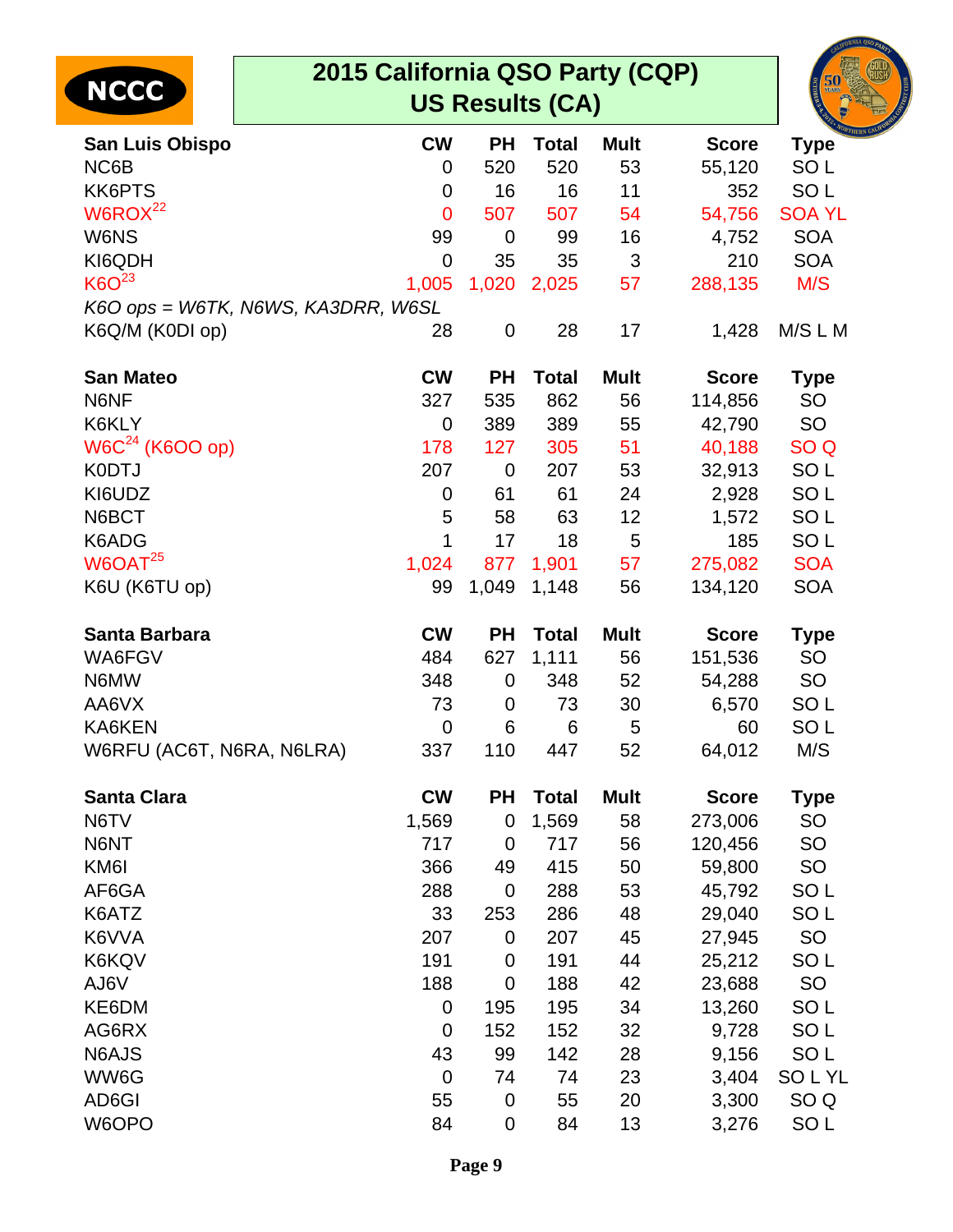| <b>TNCCC</b> |
|--------------|
|--------------|



|                                            |           |                |              |             |              | <b>ORTHEI</b>    |  |  |  |
|--------------------------------------------|-----------|----------------|--------------|-------------|--------------|------------------|--|--|--|
| <b>Santa Clara</b>                         | <b>CW</b> | <b>PH</b>      | <b>Total</b> | <b>Mult</b> | <b>Score</b> | <b>Type</b>      |  |  |  |
| AI6KG                                      | 23        | 31             | 54           | 16          | 2,096        | SO <sub>L</sub>  |  |  |  |
| WB6PVU                                     | 0         | 35             | 35           | 9           | 630          | SO <sub>L</sub>  |  |  |  |
| AA2HJ/6                                    | 9         | 20             | 29           | 6           | 402          | <b>SO</b>        |  |  |  |
| $N6U^{26}$ (K6MM op)                       | 799       | 369            | 1,168        | 58          | 181,830      | <b>SOA</b>       |  |  |  |
| $K6GT^{27}$                                | 194       | 57             | 251          | 45          | 31,320       | <b>SOAL</b>      |  |  |  |
| N9ADG/6 (N9ADG op)                         | 76        | $\overline{0}$ | 76           | 34          | 7,752        | <b>SOA</b>       |  |  |  |
| KE6TIM                                     | 0         | 103            | 103          | 22          | 4,532        | SOA <sub>L</sub> |  |  |  |
| K6WV                                       | 0         | 66             | 66           | 24          | 3.168        | <b>SOA</b>       |  |  |  |
| KI6DAR                                     | 0         | 35             | 35           | 13          | 910          | <b>SOALYL</b>    |  |  |  |
| K6Q/M (K0DI op)                            | 42        | $\overline{0}$ | 42           | 27          | 3,402        | M/S L M          |  |  |  |
| W6YX                                       | 1,666     | 2,279          | 3,945        | 58          | 554,248      | M/M              |  |  |  |
| $W6YX$ ops = K2YY, AA6XV, K6TJ, W6LD, N7MH |           |                |              |             |              |                  |  |  |  |

| <b>Santa Cruz</b>                                                                              | <b>CW</b> | PН    | <b>Total</b> | <b>Mult</b> | <b>Score</b> | <b>Type</b>     |
|------------------------------------------------------------------------------------------------|-----------|-------|--------------|-------------|--------------|-----------------|
| W6D (K6XX op @K6XX)                                                                            | 1,095     | 1,305 | 2,400        | 58          | 341,910      | <b>SO</b>       |
| N6TH                                                                                           | 643       | 0     | 643          | 55          | 106,095      | <b>SO</b>       |
| K6GHA                                                                                          | 112       | 658   | 770          | 54          | 89,208       | SO <sub>L</sub> |
| K6OY                                                                                           | 0         | 231   | 231          | 36          | 16,632       | SO <sub>L</sub> |
| <b>KK6PLG</b>                                                                                  | 0         | 118   | 118          | 29          | 6,844        | <b>SO</b>       |
| KG6PO                                                                                          | 0         | 30    | 30           | 15          | 900          | SO <sub>L</sub> |
| W6REG                                                                                          | 1         | 5     | 6            | 4           | 52           | <b>SO</b>       |
| K6MMM (KE1B, W6NN)                                                                             | 846       | 880   | 1,726        | 58          | 249,284      | M/S             |
| AC6SL (+ AF6GQ)                                                                                | 603       | 19    | 622          | 54          | 99,738       | M/S             |
| WB6RJH (+ KK6PKZ)                                                                              | 0         | 156   | 156          | 35          | 10,920       | M/S             |
| <b>Shasta</b>                                                                                  | <b>CW</b> | PН    | Total        | <b>Mult</b> | <b>Score</b> | <b>Type</b>     |
| K6MR                                                                                           | 1,292     | 0     | 1,292        | 57          | 220,932      | <b>SO</b>       |
| K6PVA (K9PVA op)                                                                               | 12        | 216   | 228          | 48          | 22,464       | SO <sub>L</sub> |
| K6KS                                                                                           | 0         | 200   | 200          | 37          | 14,800       | SO <sub>L</sub> |
| K6LJC                                                                                          | 28        | 52    | 80           | 23          | 4,324        | SO <sub>L</sub> |
| $W6K^{28}$                                                                                     | 36        | 306   | 342          | 51          | 36,720       | M/M L E         |
| 111017<br>$\begin{array}{c} \hline \text{M11} & \text{M11} & \text{M11} \\ \hline \end{array}$ |           |       |              |             |              |                 |

W6K ops = NA7OM, W8WOM, KF7IBN, W7GH

| <b>Sierra</b>                                               | <b>CW</b> | <b>PH</b> Total  | Mult |                 | Score Type |
|-------------------------------------------------------------|-----------|------------------|------|-----------------|------------|
| K6EI                                                        |           | 671 385 1.056 58 |      | 161,414 M/M L E |            |
| K6EI ops = K6EI, AE6JV, N6GD, KI6SLX, KA4VBF, KF6EMB, N6NKT |           |                  |      |                 |            |

| <b>Siskiyou</b> | <b>CW</b> |     | <b>PH</b> Total | Mult | <b>Score</b> | <b>Type</b> |
|-----------------|-----------|-----|-----------------|------|--------------|-------------|
| WA6ST           |           |     | 0 242 242       | -48  | 23,232       | - SO        |
| WU6X            | 12.       | 147 | 159             | -41  |              | 13,530 SOLE |
| <b>KG0T</b>     | $\Omega$  | -67 | 67              | - 24 |              | 3,216 SOLM  |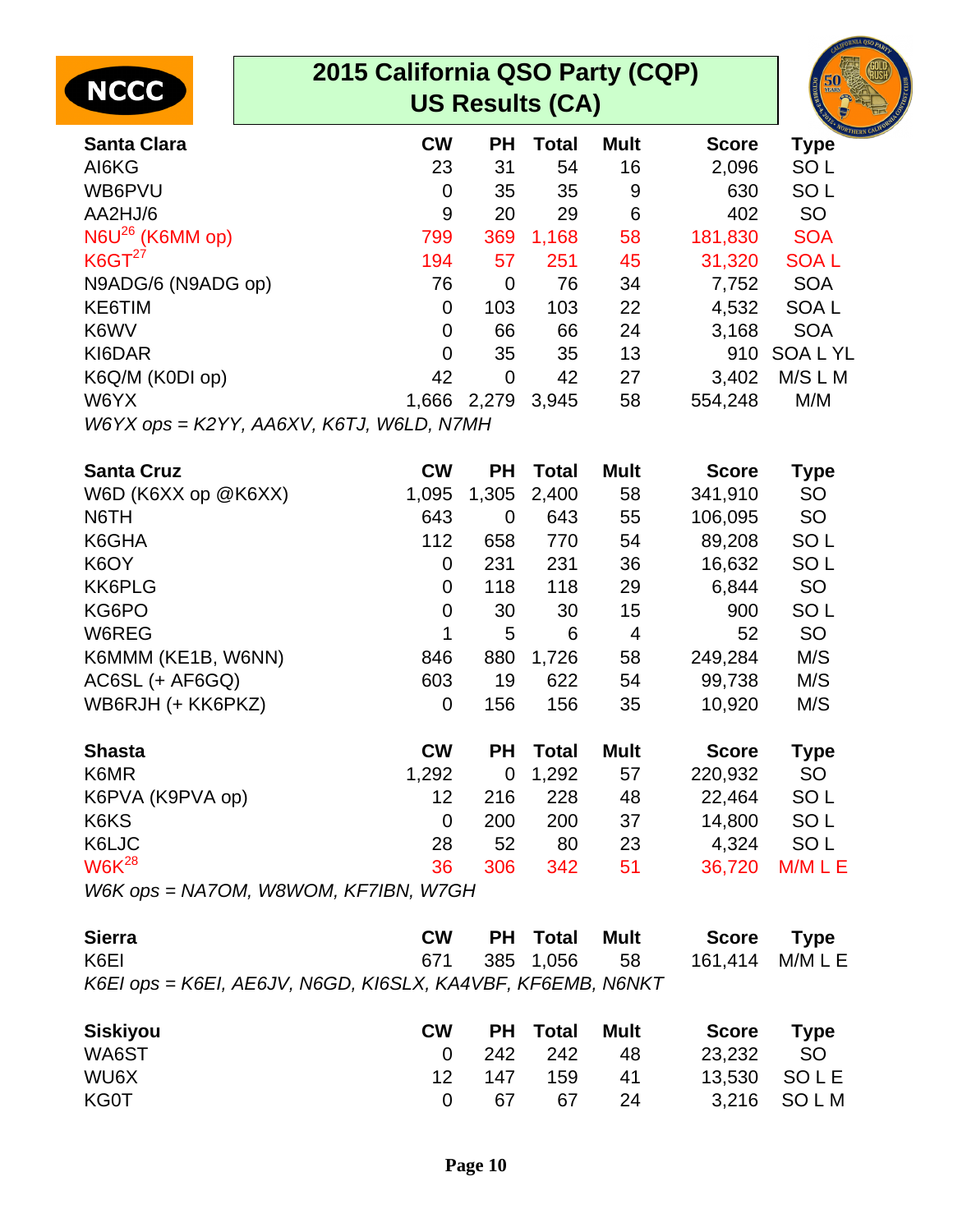| <b>NCCC</b>                                             |                |                |               |                |              |                 |  |  |  |  |  |
|---------------------------------------------------------|----------------|----------------|---------------|----------------|--------------|-----------------|--|--|--|--|--|
| <b>US Results (CA)</b>                                  |                |                |               |                |              |                 |  |  |  |  |  |
| <b>Solano</b>                                           | <b>CW</b>      | <b>PH</b>      | <b>Total</b>  | <b>Mult</b>    | <b>Score</b> | <b>Type</b>     |  |  |  |  |  |
| <b>KR5RR</b>                                            | 101            | $\Omega$       | 101           | 44             | 13,332       | SO <sub>L</sub> |  |  |  |  |  |
| KI6WDX                                                  | $\mathbf 0$    | 82             | 82            | 23             | 3,772        | SO <sub>L</sub> |  |  |  |  |  |
| N6JS (+ N6UUG)                                          | $\overline{7}$ | 1,266          | 1,273         | 55             | 140,415      | M/S             |  |  |  |  |  |
| K6Q/M (K0DI op)                                         | 41             | $\mathbf 0$    | 41            | 26             | 3,198        | M/S L M         |  |  |  |  |  |
| Sonoma                                                  | <b>CW</b>      | <b>PH</b>      | <b>Total</b>  | <b>Mult</b>    | <b>Score</b> | <b>Type</b>     |  |  |  |  |  |
| K6JS <sup>29</sup>                                      | 651            | 201            | 852           | 56             | 131,880      | SO <sub>L</sub> |  |  |  |  |  |
| KG6N                                                    | 440            | 102            | 542           | 56             | 85,344       | <b>SO</b>       |  |  |  |  |  |
| N6S (N6OJ op)                                           | $\mathbf 0$    | 767            | 767           | 53             | 81,302       | SO <sub>L</sub> |  |  |  |  |  |
| WW6D                                                    | 304            | $\overline{7}$ | 311           | 49             | 45,374       | <b>SO</b>       |  |  |  |  |  |
| K6UUW                                                   | 0              | 173            | 173           | 43             | 14,878       | SO <sub>L</sub> |  |  |  |  |  |
| AE6YB                                                   | $\mathbf 0$    | 69             | 69            | 16             | 2,208        | SO <sub>L</sub> |  |  |  |  |  |
| W6XU                                                    | $\overline{2}$ | 51             | 53            | 13             | 1,404        | <b>SO</b>       |  |  |  |  |  |
| KJ6LJI                                                  | $\mathbf 0$    | 6              | 6             | 5              | 60           | SO <sub>L</sub> |  |  |  |  |  |
| $N6IE^{30}$                                             | 827            | 1,099          | 1,926         | 58             | 271,382      | <b>SOA</b>      |  |  |  |  |  |
| W6IYS <sup>31</sup>                                     | 191            | $\mathbf 0$    | 191           | 46             | 26,358       | <b>SOAL</b>     |  |  |  |  |  |
| K6S (K6SRZ, KU6F)                                       | 862            | 979            | 1,841         | 57             | 259,008      | M/S             |  |  |  |  |  |
| W6IA $32$ (+ K7MAQ)                                     | $\mathbf 0$    | 152            | 152           | 41             | 12,464       | M/M L E         |  |  |  |  |  |
| <b>Stanislaus</b>                                       | <b>CW</b>      | <b>PH</b>      | <b>Total</b>  | <b>Mult</b>    | <b>Score</b> | <b>Type</b>     |  |  |  |  |  |
| K6CSL                                                   | 95             | $\overline{0}$ | 95            | 37             | 10,545       | SO <sub>L</sub> |  |  |  |  |  |
| KN6DR                                                   | 9              | 15             | 24            | 9              | 513          | SO <sub>L</sub> |  |  |  |  |  |
| AG6TS                                                   | $\mathbf 0$    | 17             | 17            | 13             | 442          | SO <sub>L</sub> |  |  |  |  |  |
| $K6LE^{33}$                                             | 19             | 35             | 54            | 20             | 2,540        | <b>SOAL</b>     |  |  |  |  |  |
| K6Q/M (K0DI op)                                         | 19             | $\mathbf 0$    | 19            | 15             | 855          | M/S L M         |  |  |  |  |  |
| <b>Sutter</b>                                           | <b>CW</b>      | <b>PH</b>      | <b>Total</b>  | <b>Mult</b>    | <b>Score</b> | <b>Type</b>     |  |  |  |  |  |
| N7OQ/6                                                  | $\overline{0}$ | 104            | 104           | 36             | 7,488        | SO <sub>L</sub> |  |  |  |  |  |
| W6BO (+ N6BOB)                                          | 20             | 698            | 718           | 58             | 84,448       | M/S             |  |  |  |  |  |
| K6Q/M (K0DI op)                                         | 63             | 0              | 63            | 36             | 6,804        | M/S L M         |  |  |  |  |  |
| <b>Tehama</b>                                           | <b>CW</b>      | <b>PH</b>      | <b>Total</b>  | <b>Mult</b>    | <b>Score</b> | <b>Type</b>     |  |  |  |  |  |
| <b>KG0T</b>                                             | $\mathbf 0$    | 1              | 1             | $\overline{2}$ | 4            | <b>SOLM</b>     |  |  |  |  |  |
| K6Q/M (K0DI op)                                         | 18             | $\overline{0}$ | 18            | 9              | 486          | M/S L M         |  |  |  |  |  |
| K6MI                                                    | 1,332          |                | 726 2,058     | 58             | 315,984      | M/M E           |  |  |  |  |  |
| K6MI ops = K6MI, N3ZZ, K9YC, W6GJB, KT6E, WB6HYD, N6RNO |                |                |               |                |              |                 |  |  |  |  |  |
| <b>Trinity</b>                                          | $\mathbf{C}$ W |                | PH Total Mult |                | Score        | Tyne            |  |  |  |  |  |

| <b>Trinity</b> |  | <b>CW</b> PH Total | Mult | Score Type  |  |
|----------------|--|--------------------|------|-------------|--|
| N6YEU          |  | 227 126 353 49     |      | 45,717 SOLE |  |
| KQ6AB          |  | 48 48 27           |      | 2.592 M/M   |  |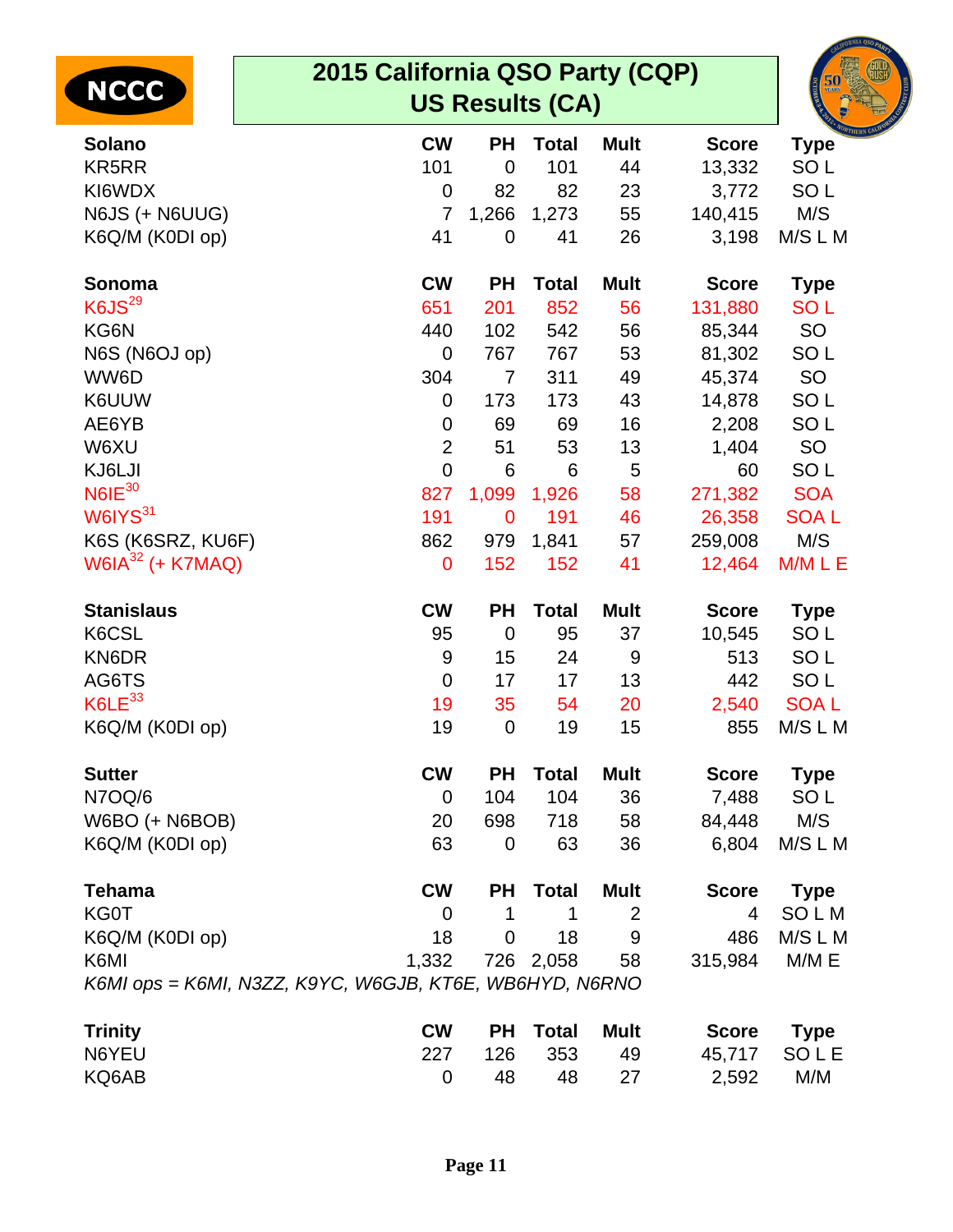| 2015 California QSO Party (CQP)<br><b>NCCC</b><br><b>US Results (CA)</b> |                |             |              |             |              |                 |  |  |  |
|--------------------------------------------------------------------------|----------------|-------------|--------------|-------------|--------------|-----------------|--|--|--|
| <b>Tulare</b>                                                            | <b>CW</b>      | <b>PH</b>   | <b>Total</b> | <b>Mult</b> | <b>Score</b> | <b>Type</b>     |  |  |  |
| N6LL                                                                     | 131            | 184         | 315          | 47          | 35,767       | SOLE            |  |  |  |
| K6RGR                                                                    | $\overline{0}$ | 61          | 61           | 24          | 2,928        | SO <sub>L</sub> |  |  |  |
| WU6C <sup>34</sup>                                                       | 23             | $\mathbf 0$ | 23           | 14          | 966          | <b>SOA</b>      |  |  |  |
| K6Q/M (K0DI op)                                                          | 78             | 1           | 79           | 34          | 8,024        | M/S L M         |  |  |  |
| <b>Tuolumne</b>                                                          | <b>CW</b>      | <b>PH</b>   | <b>Total</b> | <b>Mult</b> | <b>Score</b> | <b>Type</b>     |  |  |  |
| K6T (KJ6NRO op)                                                          | $\mathbf 0$    | 513         | 513          | 55          | 56,430       | SO              |  |  |  |
| KE6KYI                                                                   | $\mathbf 0$    | 29          | 29           | 15          | 870          | SO <sub>L</sub> |  |  |  |
| N6BIS <sup>35</sup>                                                      | $\overline{0}$ | 272         | 272          | 45          | 24,480       | <b>SOA YL</b>   |  |  |  |
| N <sub>6</sub> G                                                         | 385            | 592         | 977          | 56          | 130,984      | M/S E           |  |  |  |
| N6G ops = W6TCP, KQ6DI, WB6ETY, KI6OY, KG6YYY, KK6DF                     |                |             |              |             |              |                 |  |  |  |
| W6E (N6GEO, WQ6X)                                                        | 533            | 214         | 747          | 56          | 113,512      | M/M E           |  |  |  |
| <b>Ventura</b>                                                           | <b>CW</b>      | <b>PH</b>   | <b>Total</b> | <b>Mult</b> | <b>Score</b> | <b>Type</b>     |  |  |  |
| W6AYC                                                                    | 369            | $\mathbf 0$ | 369          | 49          | 54,243       | SO <sub>L</sub> |  |  |  |
| WB6L                                                                     | $\mathbf 0$    | 130         | 130          | 43          | 11,180       | SO <sub>L</sub> |  |  |  |
| KJ6TTR                                                                   | $\mathbf 0$    | 109         | 109          | 34          | 7,412        | SO <sub>L</sub> |  |  |  |
| WA6EJO                                                                   | $\mathbf 0$    | 69          | 69           | 32          | 4,416        | SO <sub>L</sub> |  |  |  |
| AG6AY <sup>36</sup>                                                      | $\overline{0}$ | 190         | 190          | 40          | 15,200       | <b>SOA</b>      |  |  |  |
| Yolo                                                                     | <b>CW</b>      | <b>PH</b>   | <b>Total</b> | <b>Mult</b> | <b>Score</b> | <b>Type</b>     |  |  |  |
| K6Y (KD6WKY, AF6HC, KK4XU)                                               | 124            | 134         | 258          | 49          | 31,360       | M/S L E         |  |  |  |
| K6Q/M (K0DI op)                                                          | 18             | $\mathbf 0$ | 18           | 13          | 702          | M/S L M         |  |  |  |
| Yuba                                                                     | <b>CW</b>      | <b>PH</b>   | <b>Total</b> | <b>Mult</b> | <b>Score</b> | <b>Type</b>     |  |  |  |
| KD6CP                                                                    | $\mathbf 0$    | 151         | 151          | 28          | 8,456        | SO <sub>L</sub> |  |  |  |
| W6XB (+ W0ZZ)                                                            | 427            | 413         | 840          | 56          | 117,992      | M/S             |  |  |  |
| K6Q/M (K0DI op)                                                          | 29             | $\mathbf 0$ | 29           | 23          | 2,001        | M/S L M         |  |  |  |

**Checklogs:** KJ6LBA, W6DLO.

 $C =$ Checklog  $E =$  County Expedition  $L = Low Power$  $M = Mobile$ M/M = Multi-Multi M/S = Multi-Single  $Q = QRP$ YL = YL Operator <sup>1</sup>New record for SOA LP Alameda <sup>2</sup>New record for SOA HP Alameda <sup>3</sup>New record for M/S HP Alameda